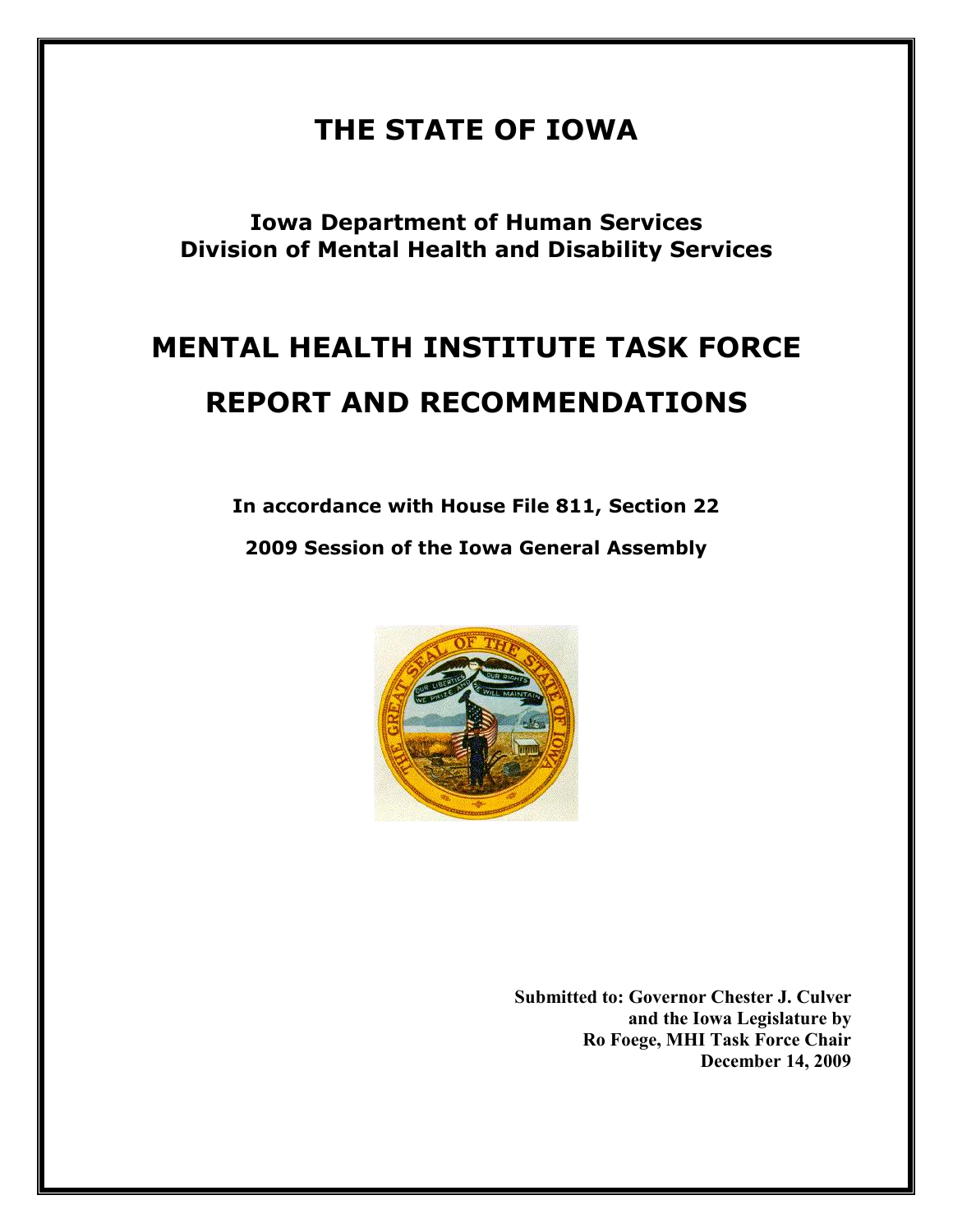# **Table of Contents**

| Appendix 3 - MHI Task Force Recommendation Information and Discussion  16 |
|---------------------------------------------------------------------------|
|                                                                           |
|                                                                           |
|                                                                           |
|                                                                           |
|                                                                           |
|                                                                           |
|                                                                           |
|                                                                           |
|                                                                           |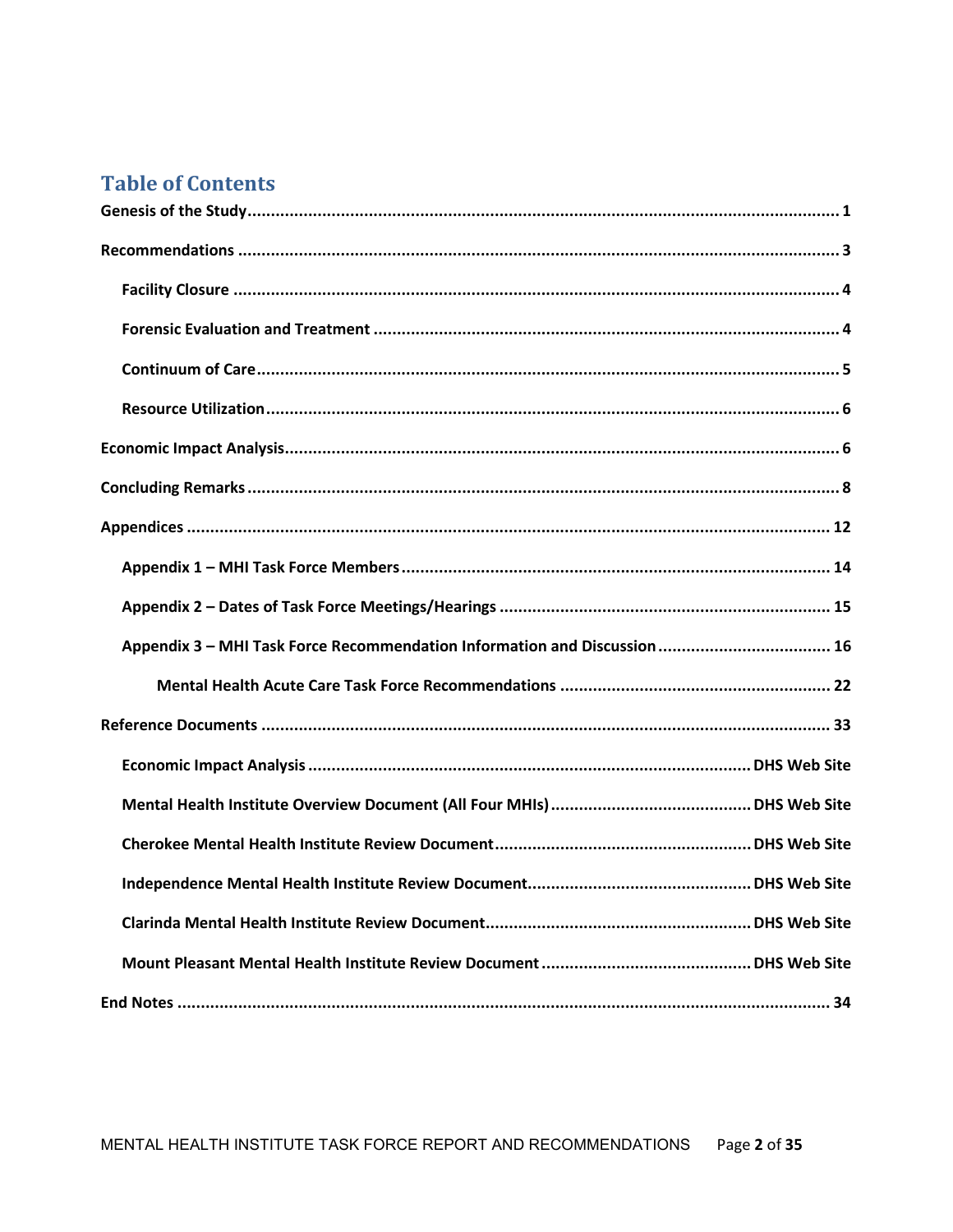### Genesis of the Study

On May 26th, 2009, Governor Chester J. Culver signed into law House File 811, from the 82nd Iowa General Assembly. Section 22 of House File 811 includes language establishing a Mental Health Institute Task Force to conduct a review of the Mental Health Institutes (MHIs) and requires the Department of Human Services (DHS) to submit a proposal for closing one MHI and consolidating the services provided at the remaining MHIs:

The department shall staff a task force to be appointed by the governor consisting of knowledgeable citizens to perform an in-depth review of the four state mental health institutes, services provided, public benefits of the services provided, economic effects connected to the presence of the institutes that are realized by the communities in the areas served and the families of personnel, and other public costs and benefits associated with the presence and availability of the four institutes. The review shall be coordinated with the proposal to be developed by the department under this section and shall incorporate or address the proposal findings and recommendations. The task force shall submit a report providing findings and recommendations to the governor and general assembly on or before December 15, 2009.

The department shall submit a proposal for closing one state mental health institute and consolidating the services provided at the other state mental health institutes. The proposal shall provide for maintaining the existing levels of beds and services after the consolidation. The proposal shall be developed in coordination with the task force review of the four institutes performed under this section. The department shall incorporate or address the findings and recommendations of the task force in such proposal. The proposal shall be submitted to the persons designated by this division of this Act for submission of reports on or before December 15, 2009.

The MHI Task Force and DHS are required to submit proposals, including findings and recommendations, from their work on or before December 15th, 2009. Governor Culver appointed a 15-member Task Force to conduct the review. The Task Force is chaired by Ro Foege, a former state legislator for 12 years and social worker.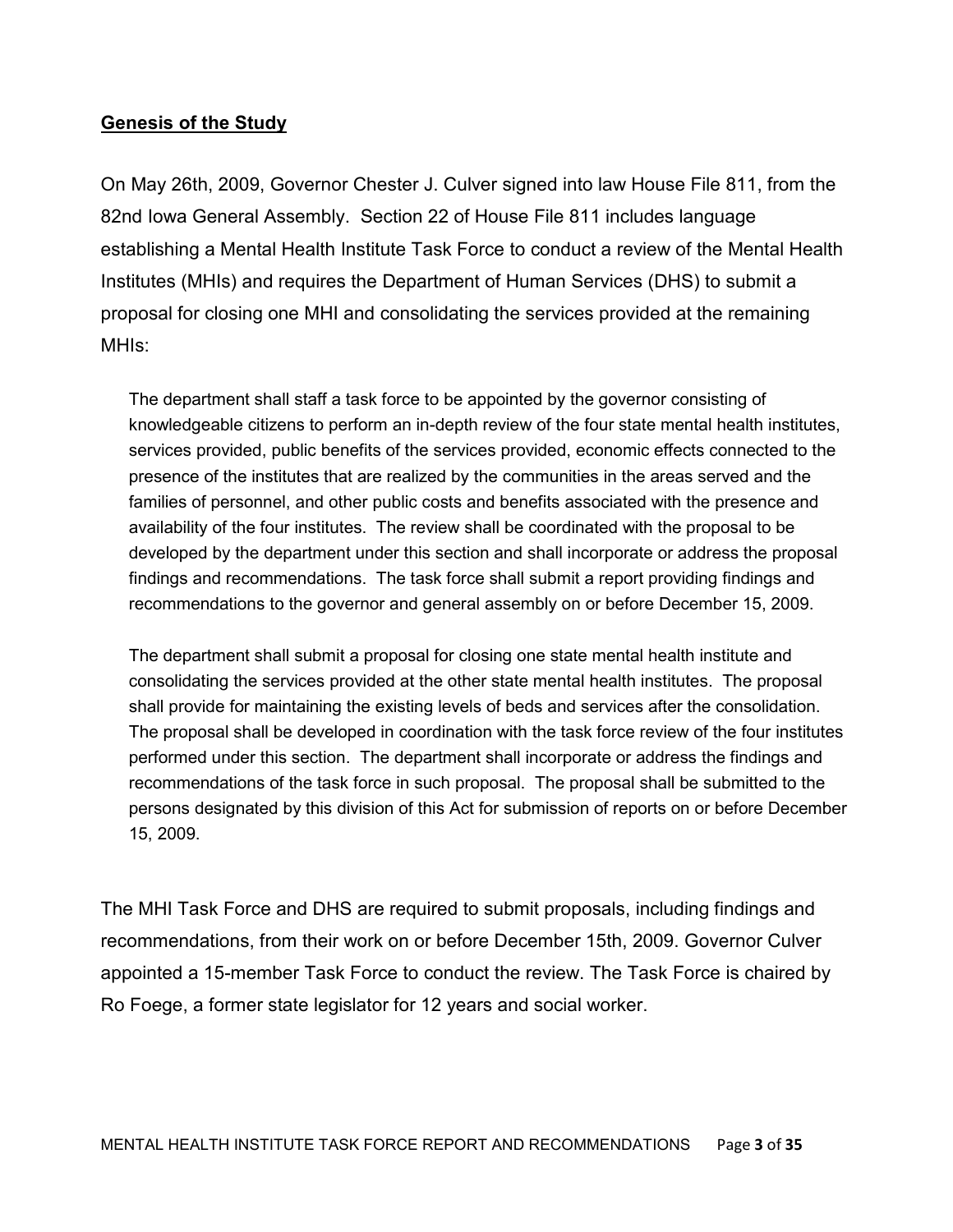The Task Force held 8 meetings with public hearings across the state to obtain citizen input. More than 1,700 individuals attended the public hearings held at each of the four MHIs with 187 individuals making presentations. Letters were received from over 200 individuals or organizations as well as three petitions signed by 1,046 people.

The Task Force toured and reviewed a wide range of data about each MHI, including the types and demographics of patients served, referral sources, discharge locations, diagnoses addressed, community integration, costs, lengths of service (institutionalization), re-admission rates, outcomes, and employee lengths of service and classification.

A list of the MHI Task Force members may be found in Appendix 1. Dates and locations of Task Force meetings held may be found in Appendix 2.

# Recommendations

Recommendations made by the Task Force are grouped into 4 categories: Facility Closure; Forensic Evaluation and Treatment; Continuum of Services; and Resource Utilization. Additional information and discussion regarding the Task Force recommendations may be found in Appendix 3.

# Facility Closure

- 1. No state facilities should be closed, at this time.
- 2. Decisions that affect the future of the facilities must be made in the context of the whole mental heath service system, the people it serves, public safety, total costs, and best practices.

# Forensic Evaluation and Treatment

3. Collaborative efforts and communications should be expanded between the Iowa Departments of Human Services, Public Health, Corrections and Education, the Judicial Branch, and other stakeholders to improve access to treatment and outcomes for those who are at risk of entering or have already entered the criminal or juvenile-justice systems. Suggestions include the following.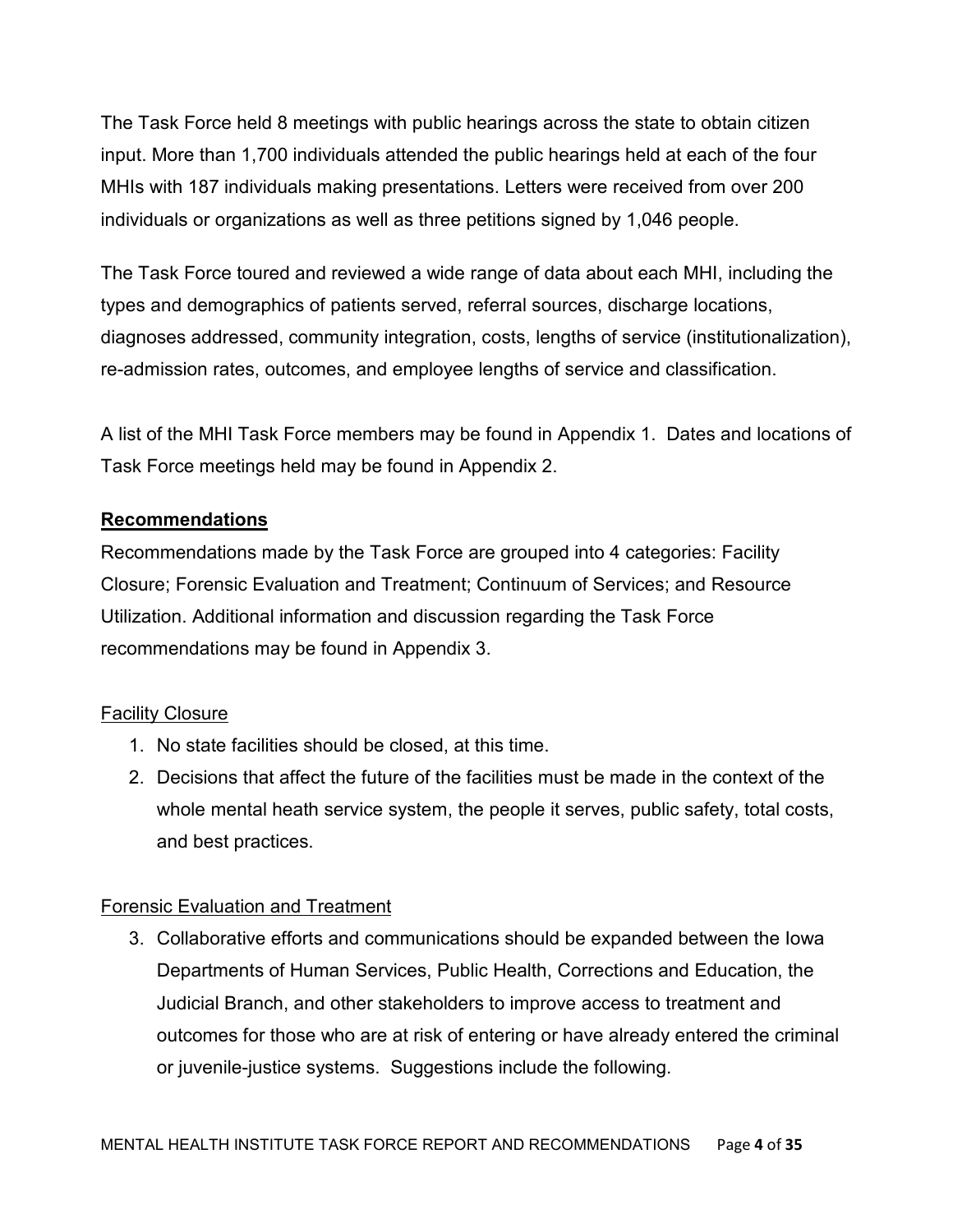- a. Uniform screening and assessment instruments to identify persons with mental illness and substance-use disorders should be developed and used statewide.
- b. Provision of mental-health services to patients in jails and prison.
- c. Cross training for personnel in areas of mental-health, substance-use, and other co-occurring disorders.
- d. Expansion of jail-diversion programs and services to route individuals with serious mental illness and co-occurring mental-health and substance-use disorders away from jail.
- e. A study of the forensic population in Iowa to quantify the changing need for services as well as current availability of services.

# Continuum of Care

- 4. The recommendations of the DHS Mental Health Acute Care Task Force are supported and adopted as MHI Task Force recommendations, including the following:
	- a. Develop regional community-based mental–health and crisis-intervention services as a first-line safety net for children, youth and adults, including Crisis Stabilization Centers, Crisis Resource Centers and Mobile Crisis Stabilization Teams and Services.
	- b. Subacute services should be developed to allow for timely transition of patients who no longer need psychiatric inpatient-hospitalization services, to less intensive and less restrictive treatment centers.
	- c. Expand capacity in Iowa's local hospital emergency rooms to provide appropriate psychiatric screening.
	- d. Expand the role of community mental-health centers to function as Community Access Centers that provide core safety-net services in designated geographic areas on a 24/7 basis.

The complete recommendations of the DHS Mental Health Acute Care Task Force are included in Appendix 3.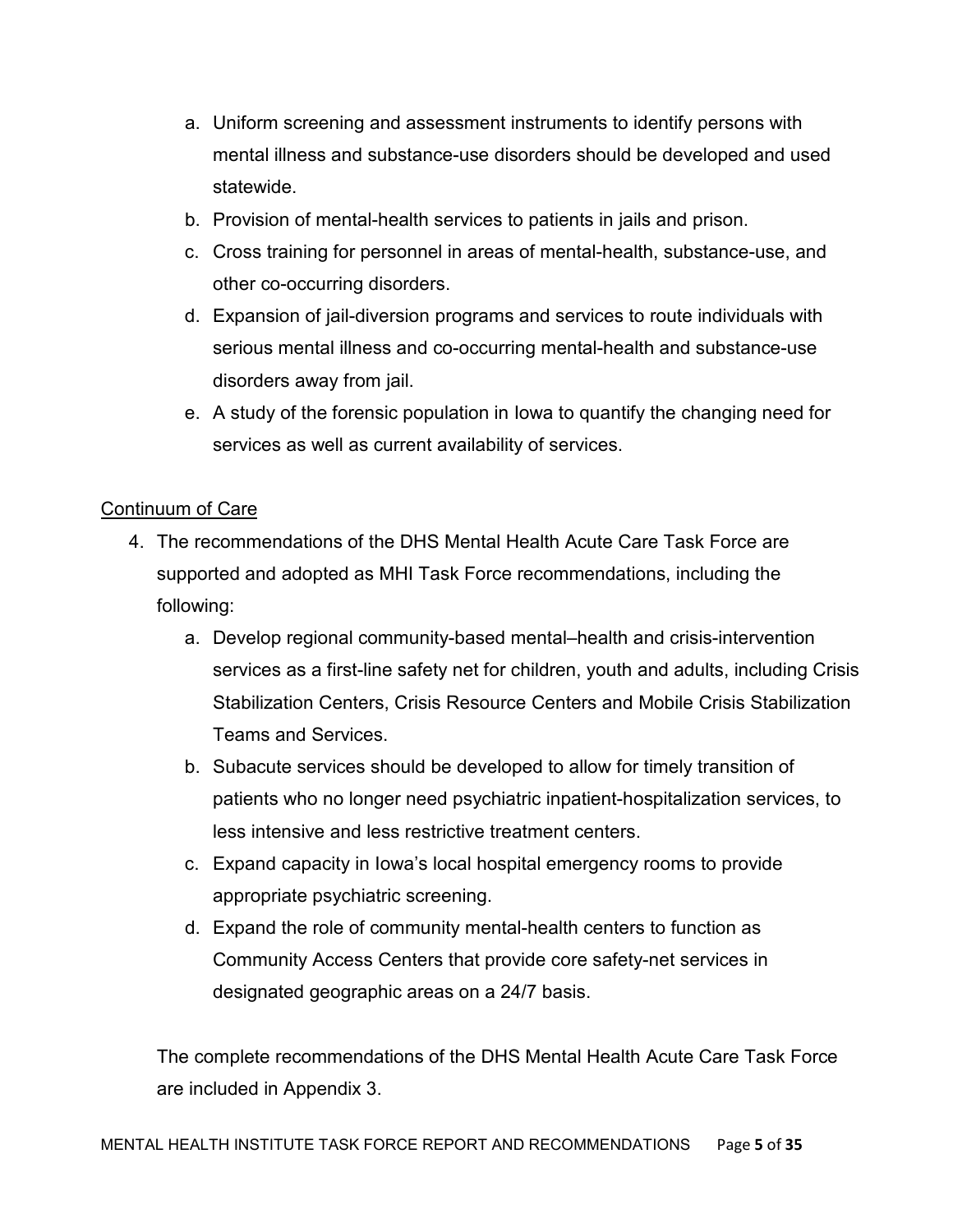### Resource Utilization

- 5. The purpose and role of the MHIs as acute-care providers, as stated in Iowa Code 226.1, should be reviewed and updated in keeping with changes in technology, treatment approaches, and services now available in Iowa.
- 6. The MHIs should expand capacity to share professional and clinical expertise with other community-based providers through professional training, case consultation, and other support. Areas of expertise identified include gero-psychiatric care, cooccurring disorder and substance-use treatment, and mental illness.
- 7. Creative and collaborative opportunities and incentives should be explored with and by all universities, colleges and other public and private-sector providers, and DHS, to include the following.
	- a. Physician, Physician Assistant, Advanced Registered Nurse Practitioner, psychology, nursing, counseling, social work and other professional training programs, including potential utilization of medical and dental residents to rotate through all 4 MHIs, in addition to already existing programs.
	- b. State-sponsored or other types of scholarships to recruit professionals in the areas of mental illness and co-occurring disorders. Scholarship recipients could repay a scholarship by working in Iowa where professionals are needed.
- 8. DHS should be encouraged to continue to focus on cost-containment strategies such as joint purchasing and shared staff when feasible, and should implement a coordinated, consistent business management of the MHI facilities, as well as continue current public/private partnerships.
- 9. Explore opportunities to gain eligibility for Medicaid reimbursement for adult inpatient services at the MHIs which is currently prohibited under a federal policy known as the IMD Exclusion (IMD refers to institution for mental disease).

# Economic Impact Analysis

An economic impact analysis of the state's four MHIs was conducted by David Swenson and Liesl Eathington, Department of Economics, Iowa State University. The primary focus was a review of the regional economic and fiscal impacts, demographic outcomes, and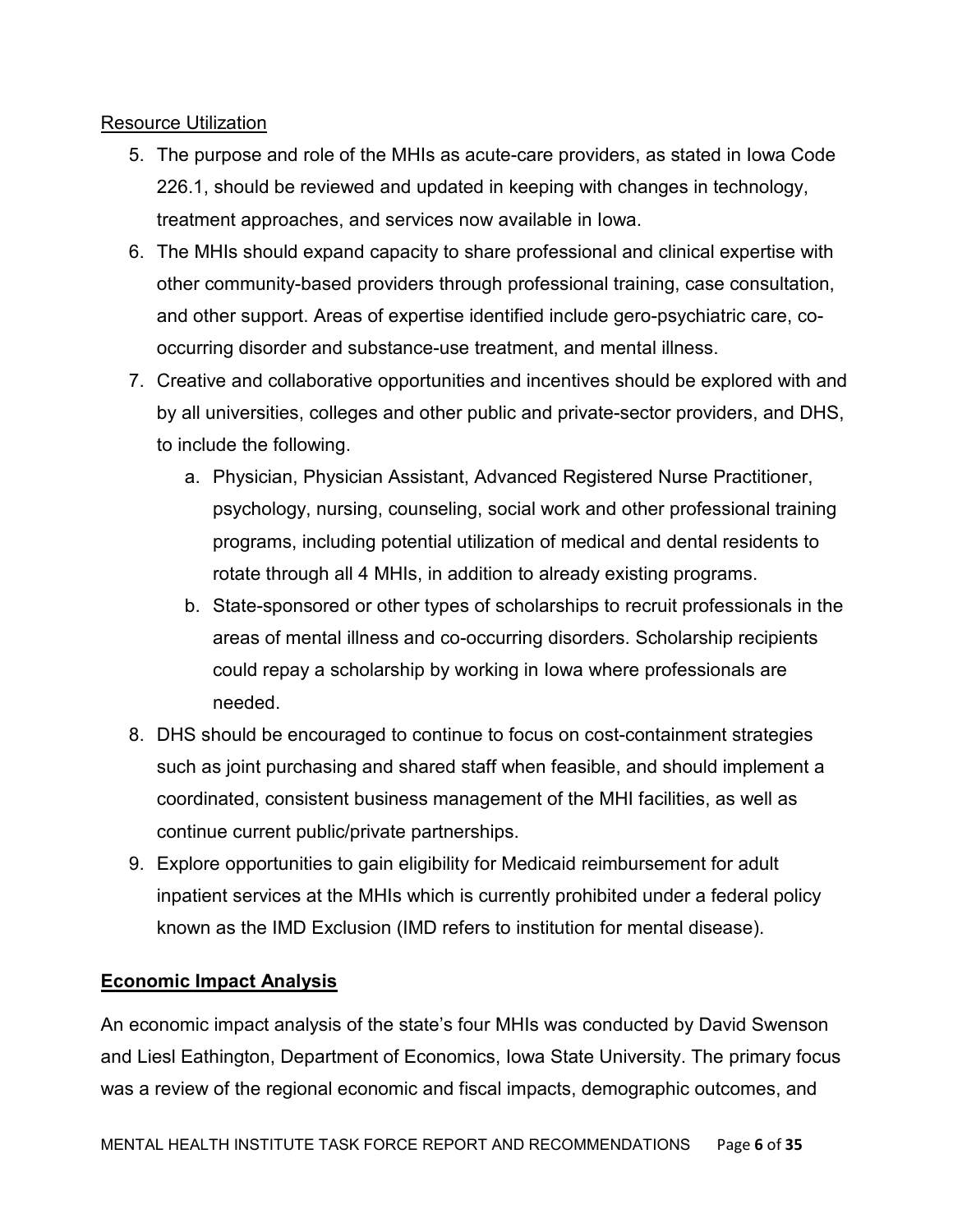travel and time consequences to patients and their families that might accumulate were one of the state's MHIs to close. As might be expected, the report indicates the economic impact of an MHI on its host community (county) is directly dependent on the number of employees, local purchases and other factors that are made. A large institution has a greater impact on its fiscal and economic impact than a smaller institution. The complete economic impact analysis and methodology used may be found on the DHS Web site at: http://www.dhs.state.ia.us/mhdd/MHI\_TaskForce/MHI\_TaskForce.html.

Table 1 below shows the combined impact of the 4 MHIs on Iowa's economy. In all, \$107.4 million in total public and private output (expenditures), \$75.3 million in value added, \$63.5 million in labor income, and 1,301 jobs are the direct or indirect result of MHI spending at the four facilities in Iowa.

#### Table 1

#### Statewide Economic Value of All MHI Facilities

|          | <b>Total Industrial Output</b> | Value Added | Labor Income | Jobs  |
|----------|--------------------------------|-------------|--------------|-------|
| Direct   | 54,581,808                     | 46,665,766  | 46,665,766   | 780   |
| Indirect | 6,568,345                      | 4.119.488   | 2.990.232    | 60    |
| Induced  | 46,208,172                     | 24,482,405  | 13,865,631   | 462   |
| Total    | 107,358,325                    | 75,267,659  | 63,521,630   | 1,301 |

Notes:

- 1. Total Industrial Output is the value of all goods or service production on an annual basis for government and private industry -- in the public sector it is usually the institution's annual budget.
- 2. Labor Income is made up of the wages, salaries, and employer-supplied benefits to workers.
- 3. Value-added is composed of all labor incomes plus returns to investors, which take the forms of interest, dividends, or rents, plus indirect tax payments to governments that are part of the production or service delivery process. Value added, especially when measured in total at the regional or state level, is the same as gross domestic product.
- 4. Jobs There are more jobs than employed persons in an economy as many people have more than one job. Jobs are counted by the place of work, that is, the actual location of the jobs, which is not necessarily the residence of the workers.

The MHIs directly generate \$54.6 million in spending across Iowa. In producing these services to Iowans, the institutions pay \$46.7 million in labor to 780 job holders. The institutions combined Iowa-based purchases amount to \$6.6 million which creates 60 jobs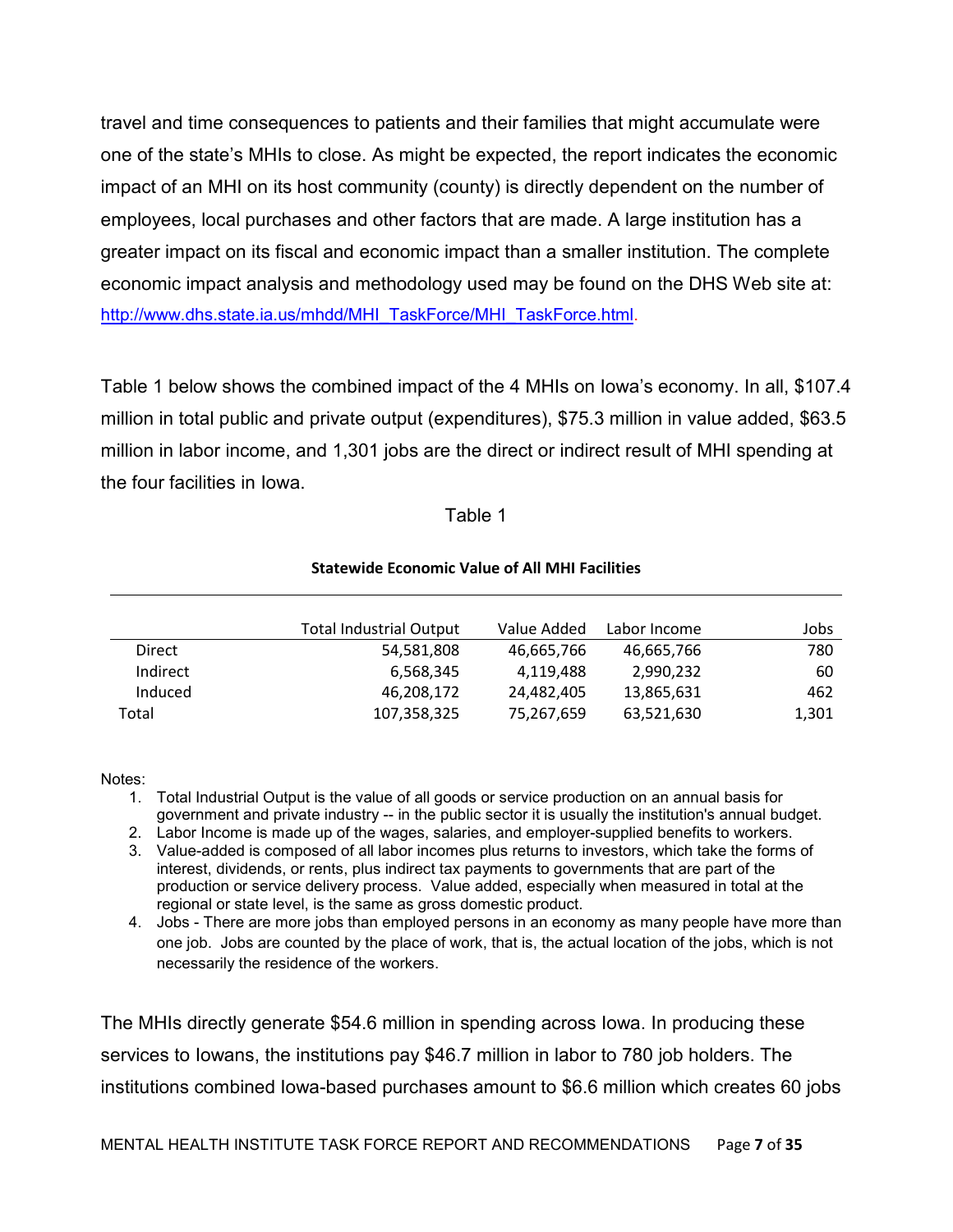in the supplying businesses across the state which generates \$2.99 million in salaries for those individuals.

The employees of the MHIs and local business suppliers convert their paychecks into household spending. In so doing they induce (or cause) more local spending as businesses supply goods and services to accommodate their household needs. To do that those businesses buy their goods and services and provide payroll to their workers, which fuels more local buying. The induced spending from the 4 MHIs is \$46.2 million which creates 462 jobs and \$13.87 million in labor.

Table 2 shows the local expenditures (County-Supplied Inputs), labor and jobs per MHI. As can be seen, Independence MHI generates 277 jobs with a labor cost of \$19.2 million and local purchases of \$881,624. Cherokee MHI generates 170 jobs with a labor cost of \$12.3 million and local purchases of \$157,202. Clarinda and Mt. Pleasant MHIs generate 183 and 150 jobs with labor costs of \$7.5 million and \$7.6 million respectively. Clarinda and Mt. Pleasant have many jobs with shared costs and duties between DHS and the Department of Corrections due to their shared campus.

| Initial Modeling Input Values |                        |              |      |  |
|-------------------------------|------------------------|--------------|------|--|
|                               | County-Supplied Inputs | Labor Income | Jobs |  |
| Cherokee                      | 157,202                | 12,315,861   | 170  |  |
| Clarinda                      | 149,799                | 7,514,773    | 183  |  |
| Independence                  | 881,624                | 19,196,023   | 277  |  |
| Mount Pleasant                | 781,767                | 7,639,109    | 150  |  |
| Statewide                     | \$5,455,265            | \$46,665,766 | 780  |  |

| able |  |
|------|--|
|------|--|

The impact analysis of closure and consolidation of any one of the MHIs as well as impact of patients and families was considered using several different models which can be found on the DHS Web Site at: http://www.dhs.state.ia.us/mhdd/MHI\_TaskForce/MHI\_TaskForce.html.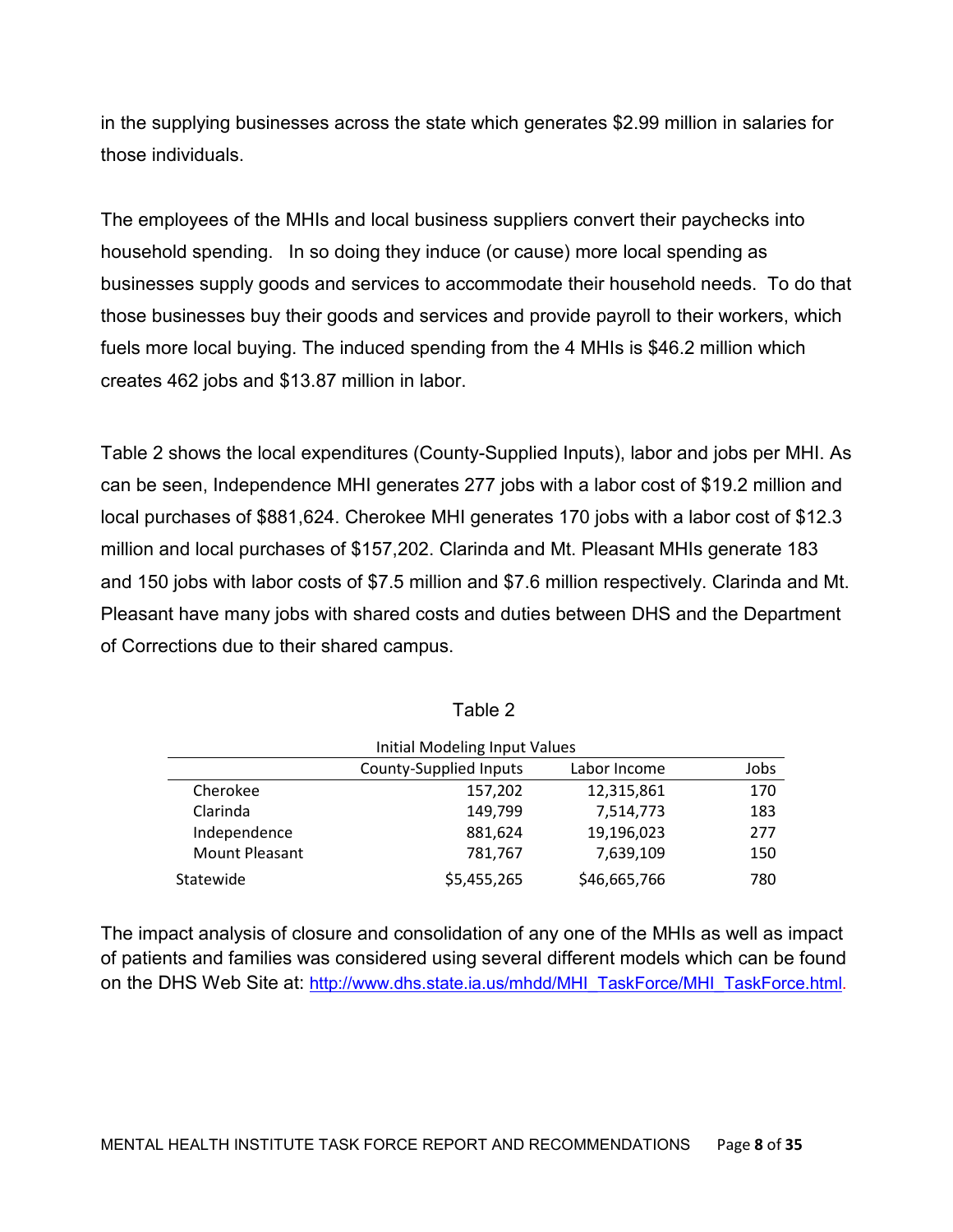### Concluding Remarks

The Task Force understands DHS and the Legislature may not be able to implement all of its recommendations immediately. However, in order for the system to meet the needs of consumers, family members, providers, and the community at large, several strategies must be implemented concurrently. The Task Force has endeavored to provide DHS and the Legislature with more than a few short-term recommendations.

A mental-health reinvestment account should be established in state government to receive any proceeds from the sale or lease of an MHI facility or from any reduction in operating costs. This resource will be designated for transitional and ongoing funding for community-based mental-health and other disability services.

The Task Force urges DHS and the Legislature to ensure that the needs of an increasingly aging population with both psychiatric and medical needs are addressed by development of a comprehensive array of community-based services. Furthermore, Iowa must commit to culturally competent treatment of its diverse population.

Finally, the Task Force urges the Legislature to consider the impact of the financial crisis on the mental health of Iowans, when considering recommendations. While we are beginning to see some signs of recovery from the financial crisis, the social, mental– health, and economic impacts will likely increase and continue for many years. "People with mental health problems are among the last to benefit from economic good times and the first to suffer in a downturn."<sup>1</sup> The Task Force acknowledges that lowa must improve access to services, the quality and efficiency of services, and funding to support development and provision of community-based resources, at a time when the need and demand for services and supports is increasing.<sup>2</sup>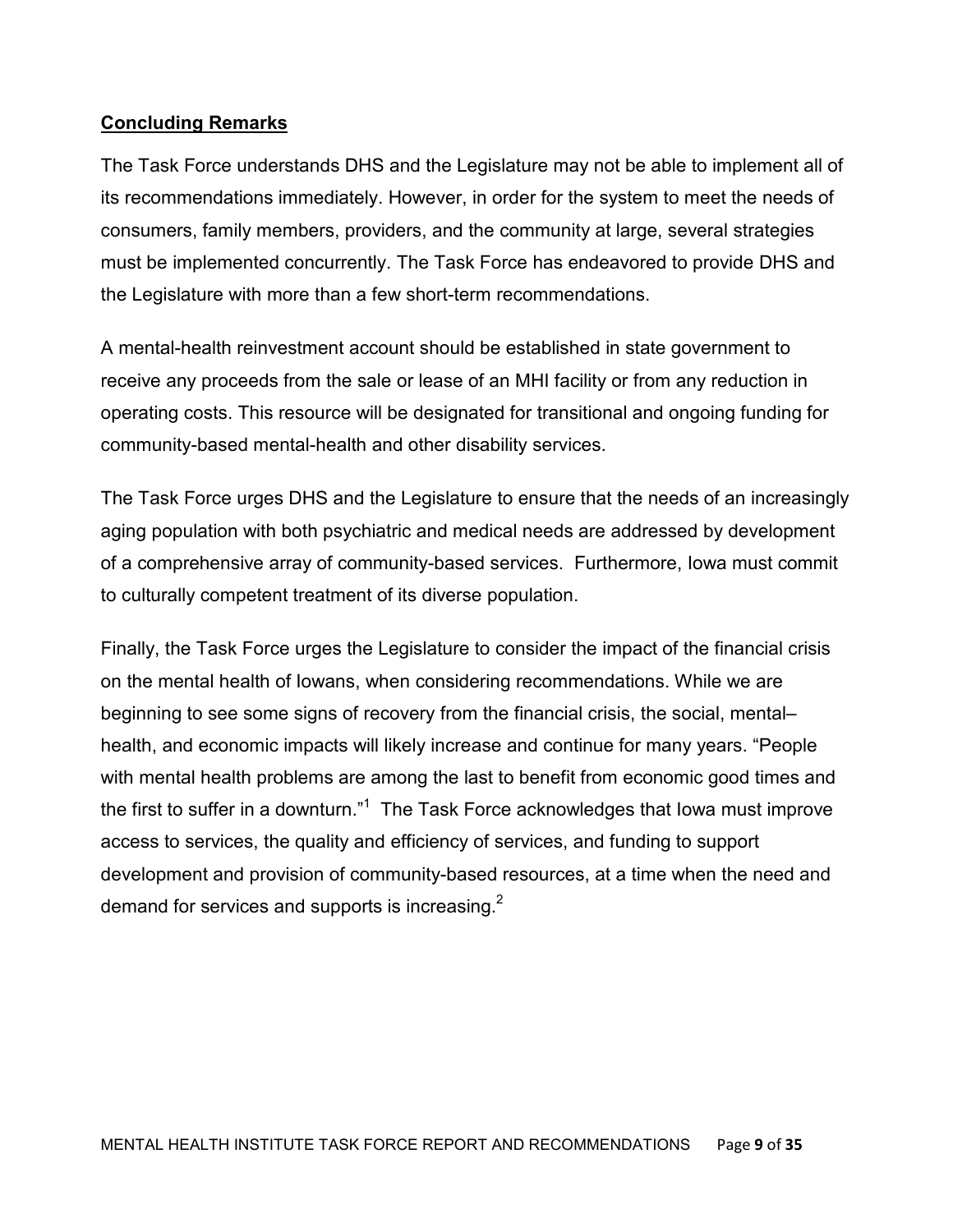The MHI Task Force offers this report in the spirit of coordination and cooperation, while recognizing three important facts.

- 1. Iowa has made some good progress in the past several years:
	- a. The State has developed and is operating two Systems of Care projects for children and youth with severe emotional disturbance in the Dubuque and Polk County areas.
	- b. A regional service network involving 5 counties was established in which financial and personnel resources were combined to meet client and community needs in a more equitable manner.
	- c. In one region, community-based, crisis-services programs were funded for adults and youth.
	- d. Mental Health First Aid, an education and training program to create awareness of mental illness and disability issues, was developed and has been brought to several communities and school systems across Iowa;
	- e. A behavioral health response network was established and has responded to multiple community-crisis events, such as natural disasters.
	- f. DHS partnered with the Iowa Department of Public Health to implement a standardized approach to improve provider competency in treating individuals with co-occurring disorders.
	- g. The Iowa Consumer Outcomes Measurement (ICOMS) system that collects data on consumer outcomes from Iowa's community mentalhealth centers is being implemented.
	- h. DHS responded to Iowa's severe weather disasters by developing and implementing a crisis counseling outreach program for thousands of Iowans in 30 counties across the state.
- 2. Iowa's mental-health system cannot be changed overnight.
- 3. In these difficult economic times, even though new resources are needed, the cost of improving Iowa's mental-health system must be balanced with other important services and programs needed by the state's citizens.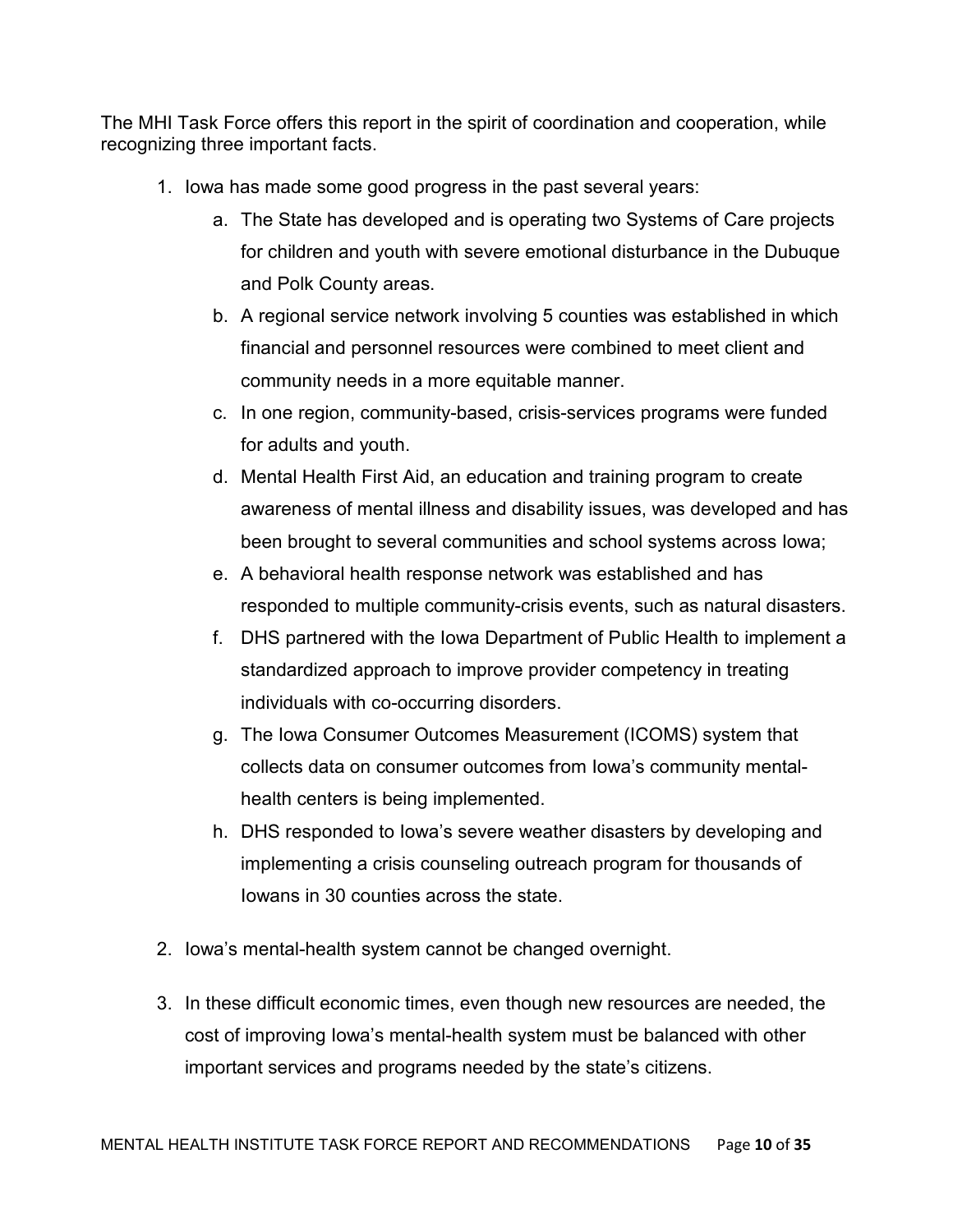Regardless of challenges that confront Iowa, services and supports for Iowans with mental illness and disabilities can no longer be treated as optional programs. The needs of these citizens must be elevated to the point that they receive equal consideration with other basic human needs when financial, policy, and program decisions are made.

Iowans care deeply. Hubert Humphrey reminded us that we will be judged by how we treat those in the shadow of life; Iowans believe that. We know that the mentally ill need and deserve the best comprehensive system that Iowa can provide. The MHI Task Force reviewed the MHIs; we listened to staff and clients and communities who care passionately about providing these services.

We conclude that: 1) No MHI should be closed at this time; 2) The MHI mission must be re-defined; 3) MHIs are and should continue to be an important component in the continuum of care; 4) Community-based mental-health and crisis-intervention services must be expanded and strengthened; 5) School-based mental-health services, including early detection and intervention, should be expanded; 6) Subacute care options must be expanded and MHIs may serve in that capacity; 7) Forensic or court-ordered mental-health treatment must be better coordinated by DHS, DOC, the Judicial Branch, and others involved.

Short-term, short-sighted budget reductions such as those experienced in Fiscal Years '02, '09, and already in '10 have been implemented; the mentally ill suffered. A long-term, farsighted plan and overhaul is a moral imperative.

All data, documents and presentations submitted to the MHI Task Force can be found online at http://www.dhs.state.ia.us/mhdd/MHI\_TaskForce/MHI\_TaskForce.html.

Respectfully submitted,

Ro Foege, Chair MHI Task Force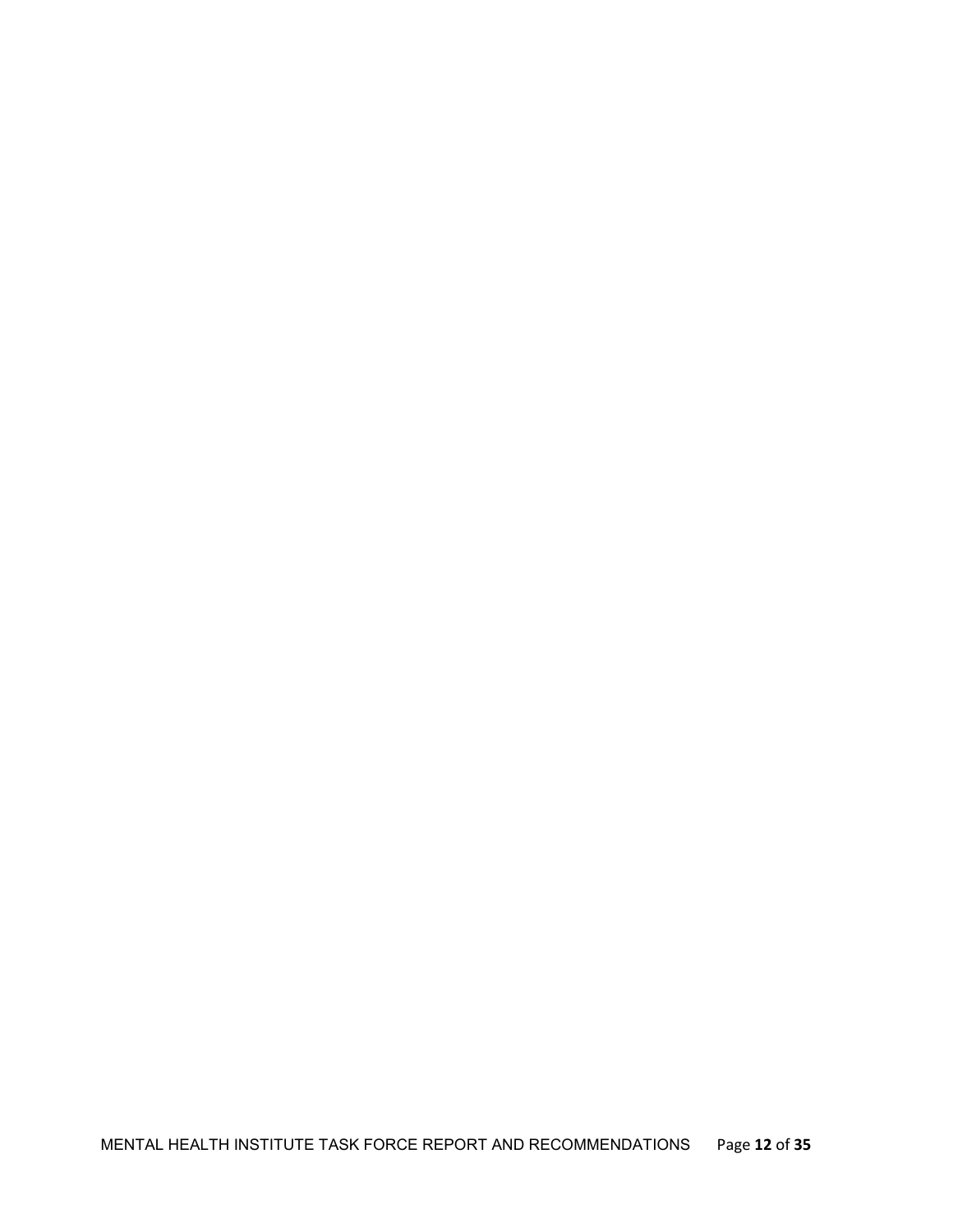# **Appendices**

- 1. MHI Task Force Members
- 2. Dates of Task Force Meetings/Hearings
- 3. MHI Task Force Recommendation Information and Discussion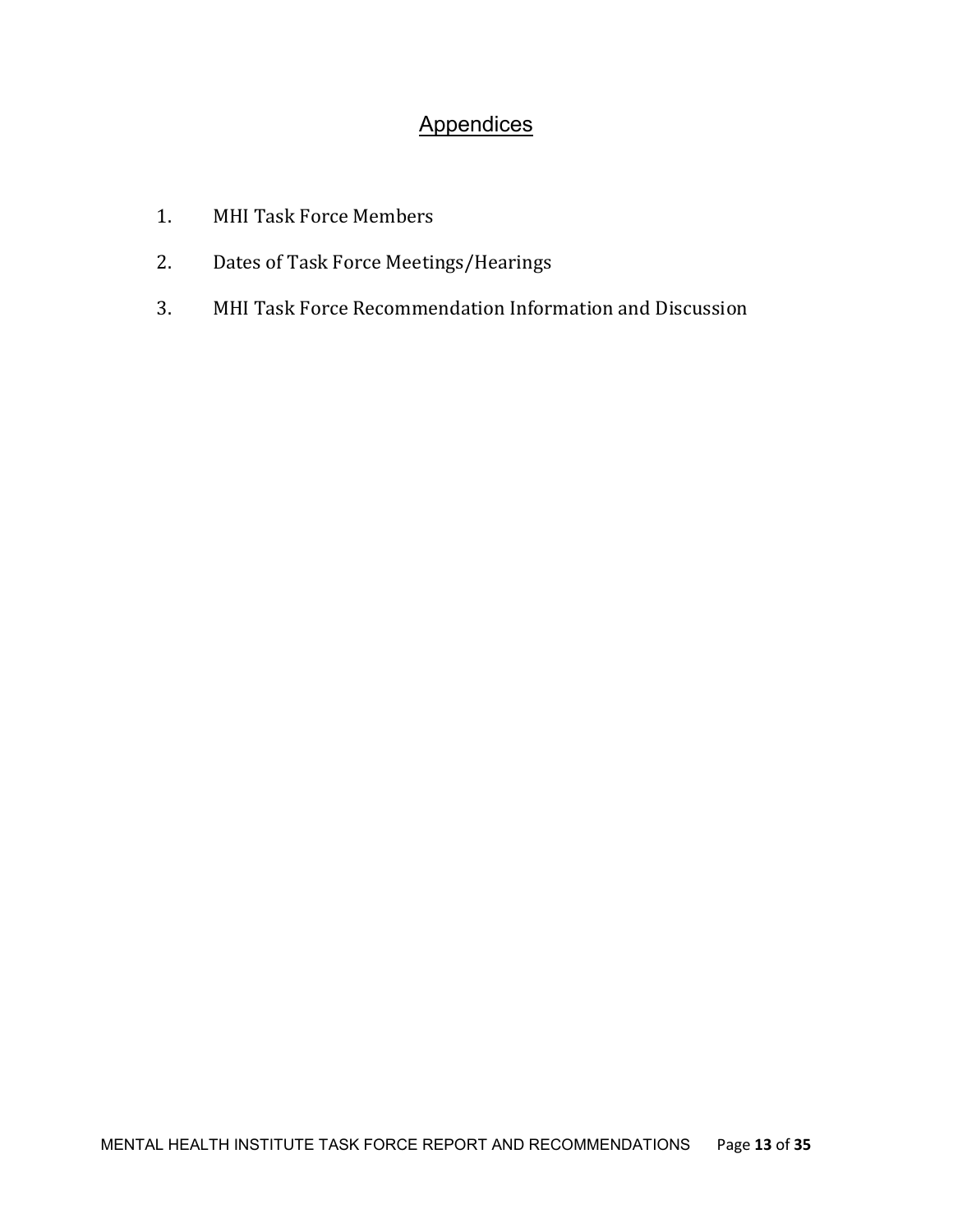# Appendix 1

# MHI Task Force Members

| Name                      | Address                   |  |
|---------------------------|---------------------------|--|
| <b>Neil Broderick</b>     | West Des Moines, IA 50266 |  |
|                           |                           |  |
| <b>Preston Daniels</b>    | Des Moines, IA 50314      |  |
|                           |                           |  |
| Ro Foege (Chair)          | Mount Vernon, IA 52314    |  |
|                           |                           |  |
| Thomas Hanafan            | Council Bluffs, IA 51503  |  |
|                           |                           |  |
| Danny Homan               | Des Moines, IA 50301      |  |
|                           |                           |  |
| Cindy Kaestner            | Newhall, IA 52315         |  |
| <b>Christine Krause</b>   | Alden, IA 50006           |  |
|                           |                           |  |
| <b>Christine Louscher</b> | Algona, IA 50511          |  |
|                           |                           |  |
| Vilas (Sid) Morris        | Cedar Falls, IA 50615     |  |
|                           |                           |  |
| Debra Schildroth          | Ames, IA 50014            |  |
|                           |                           |  |
| Annette Scieszinski       | Albia, IA 52531           |  |
|                           |                           |  |
| Maggie Tinsman            | Bettendorf, IA 52722      |  |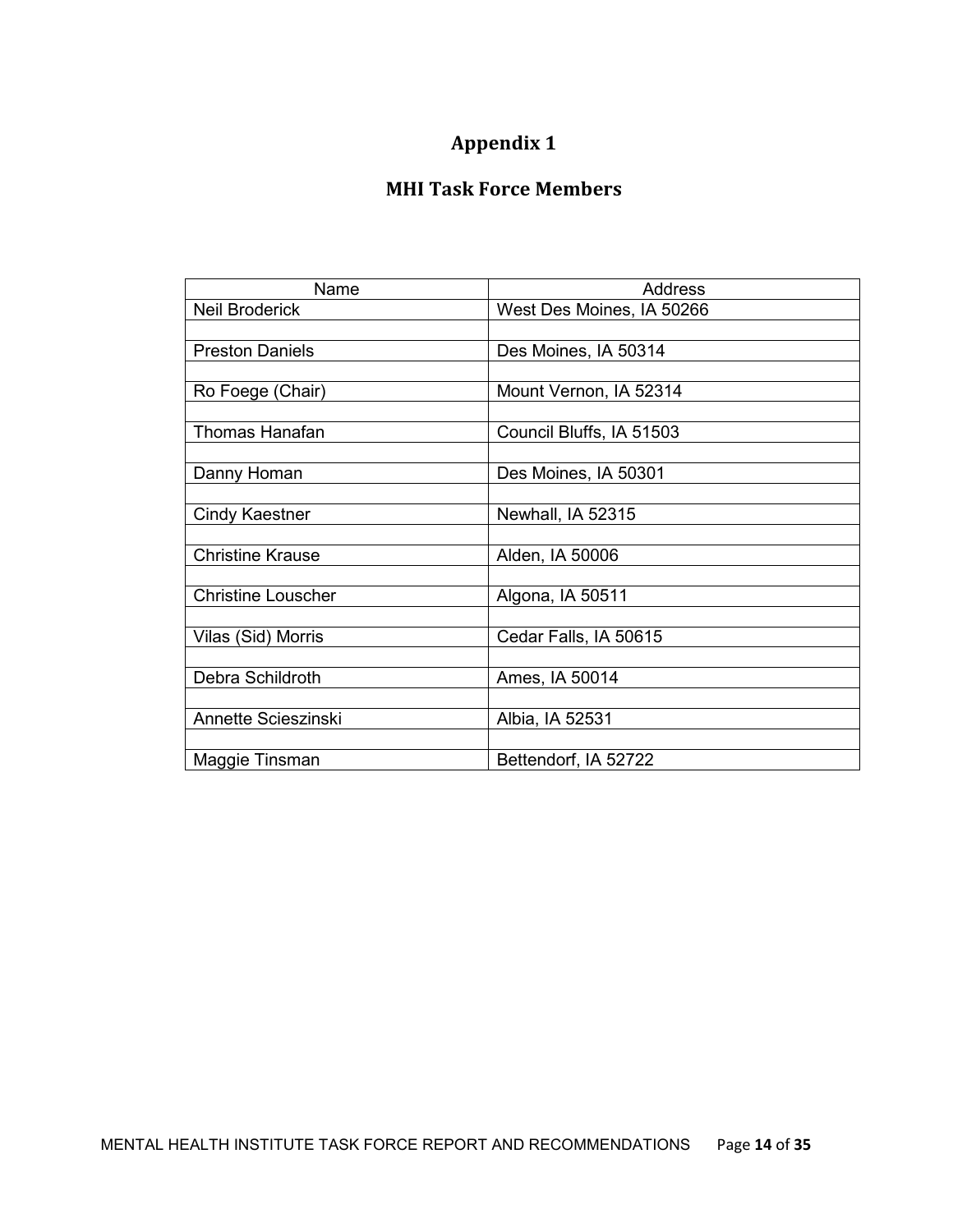# Appendix 2

# Dates of Task Force Meetings/Hearings

| <b>Date</b>                                                            | <b>Time</b>         | Location                                                                                    |
|------------------------------------------------------------------------|---------------------|---------------------------------------------------------------------------------------------|
| September 15, 2009<br><b>MHI Site Meeting</b>                          | 10:00 am to 5:00 pm | Cherokee Mental Health Institute<br>1251 W. Cedar Loop<br>Cherokee, IA                      |
| September 28, 2009<br><b>MHI Site Meeting</b>                          | 10:00 am to 5:00 pm | Independence Mental Health Institute<br>2277 Iowa Avenue<br>Independence, IA                |
| October 12, 2009<br><b>MHI Site Meeting</b>                            | 10:00 am to 5:00 pm | Clarinda Mental Health Institute<br>1800 North 16th Street<br>Clarinda, IA                  |
| October 26, 2009<br><b>MHI Site Meeting</b>                            | 10:00 am to 5:00 pm | Mount Pleasant Mental Health Institute<br>1200 East Washington Street<br>Mount Pleasant, IA |
| November 9, 2009<br>Review of Information and<br>Development of Report | 10:00 am to 5:00 pm | Urbandale Public Library<br>Meeting Room B<br>3520 86th Street<br>Urbandale, IA             |
| November 16, 2009<br><b>Task Force Report</b>                          | 10:00 am to 5:00 pm | Urbandale Public Library<br>Meeting Room B<br>3520 86th Street<br>Urbandale, IA             |
| December 2, 2009                                                       | 10:00 am to 5:00 pm | Urbandale Public Library<br>Meeting Room B<br>3520 86th Street<br>Urbandale, IA             |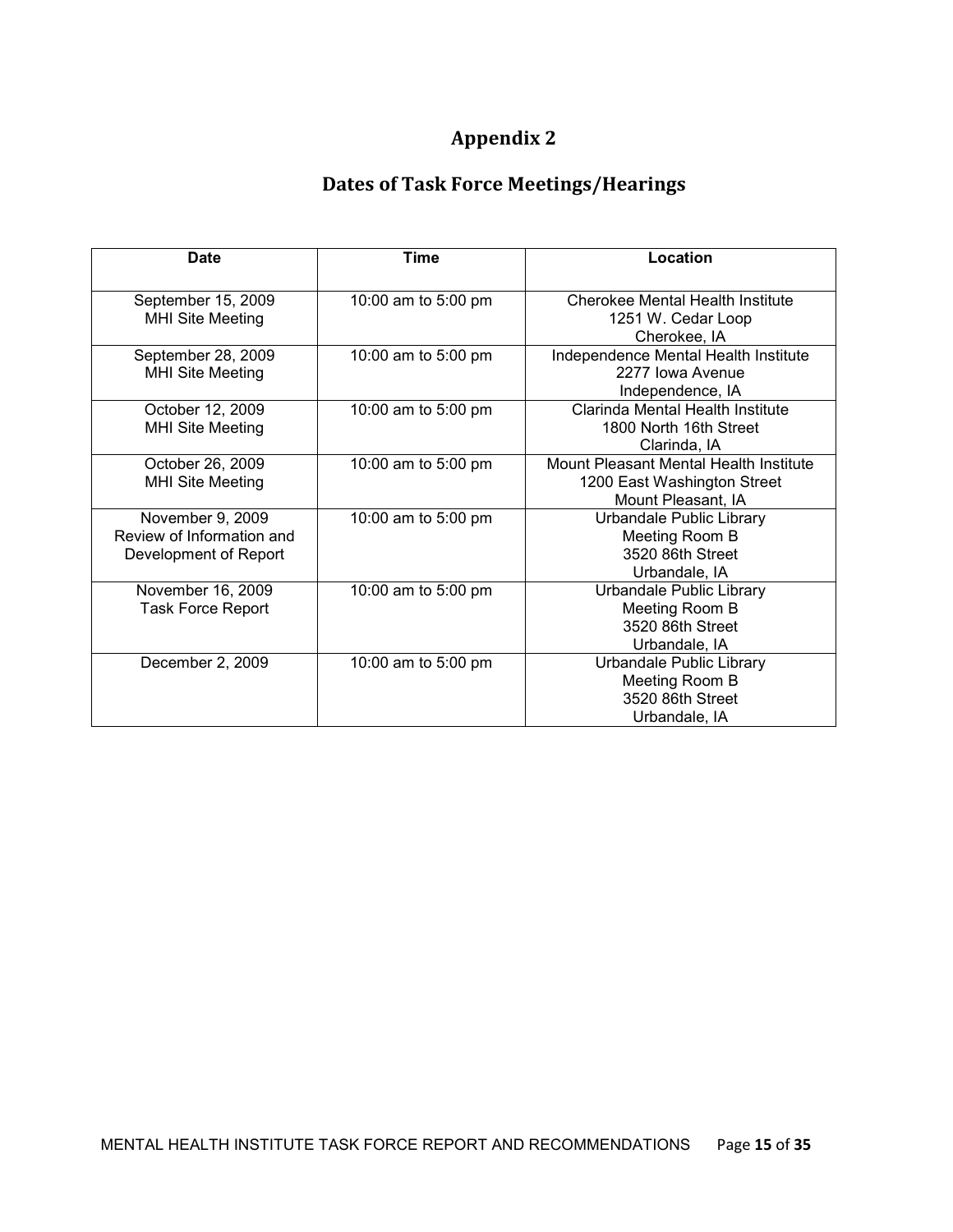# Appendix 3

# MHI Task Force Recommendation Information and Discussion

# Guiding Principles for Decision Making

The agreed upon principles below guided the MHI Task Force's efforts and recommendations, and include:

- Individuals should live and be served in the least restrictive community settings whenever possible. Services and programs should empower and support people with disabilities, elders, and minorities, and be culturally sensitive to allow people to live with dignity and independence in the community by expanding, strengthening, and integrating systems of community-based supports that are person-centered, high in quality and provide optimal choice<sup>3</sup>. This principle is based on the Olmstead Decision, a U.S. Supreme Court decision requiring states to provide services "in the most integrated setting appropriate to the needs of qualified individuals."
- Iowans should have timely access to a comprehensive, integrated, and consistent array of services and supports that are individualized and flexible.
- Innovative thinking, progressive strategies and ongoing measurement of outcomes can help to achieve better results for people.
- Adequately funding services and supports for Iowans with disabilities is critical to achieving outcomes and quality of life.
- Recovery and resiliency should be central tenets for the Department of Human Services, Division of Mental Health and Disability Services in setting policies for mental health and disability services and in the delivery of inpatient and communitybased services.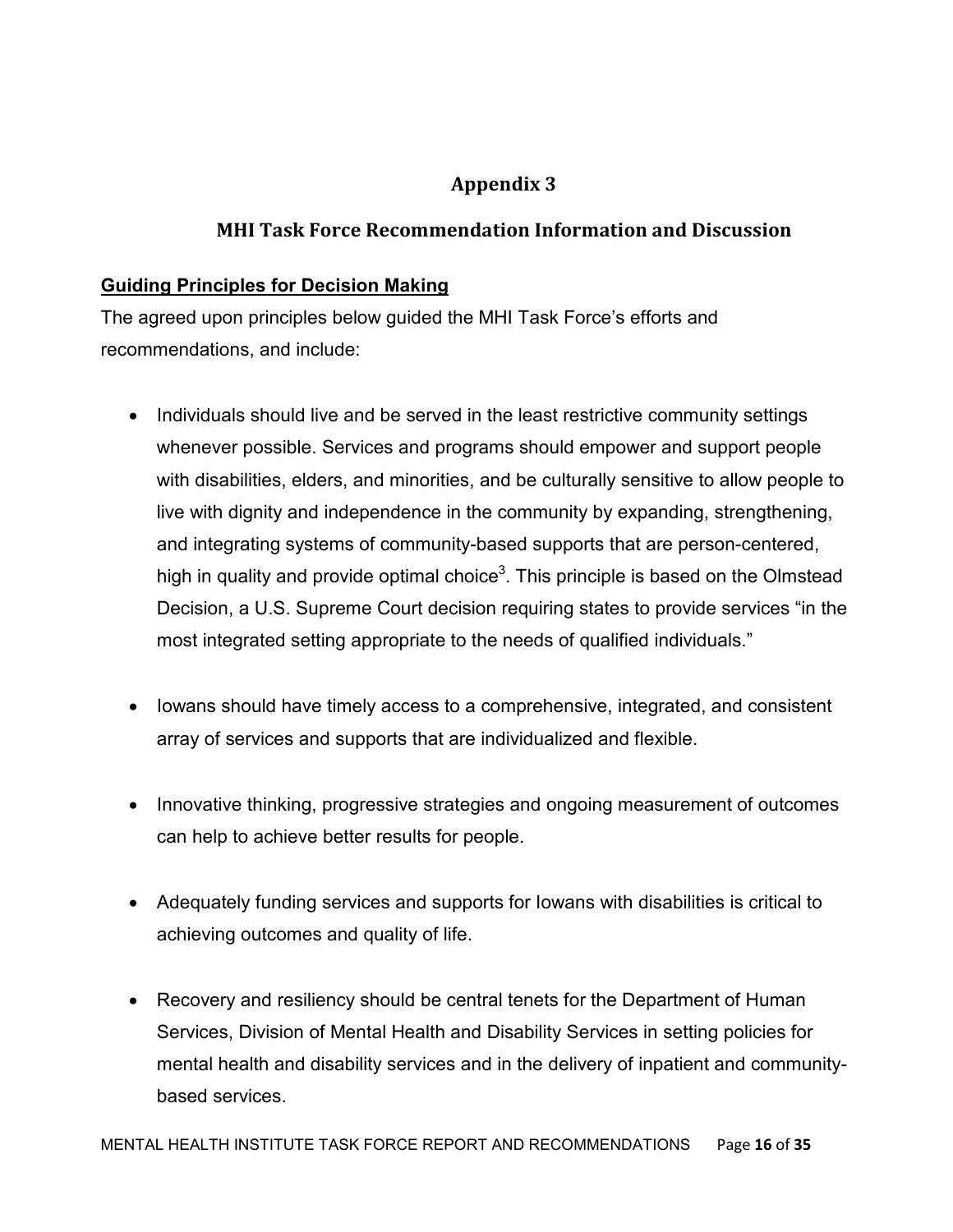- The public mental health system, as funded by the Department, is the safety net for individuals living with mental illness. The state has a duty to ensure that the safety net remains effective, secure and funded at appropriate levels. The Department must reaffirm its role as the State's Mental Health Authority and be the leader in ensuring that citizens have access to an array of high quality and coordinated mental health services.
- The community-based service system must be strengthened. Change is challenging. The Department must insure that transitions for individuals from Department operated hospitals to community placements are done in accordance with a thoughtful, inclusive planning process that involves all stakeholders and which ultimately presents the best opportunity for each consumer to achieve full recovery. Supports should be provided by a mix of state operated, state contracted and consumer operated services.

# **MHI Task Force Recommendations and Discussion**

The Task Force report includes observations regarding the operation of the mental health institutes and recommendations concerning: facility closure; forensic evaluation and treatment; acute inpatient care; community services; and general policy and administrative matters.

The Task Force is cognizant that the Department cannot implement all recommendations immediately; however, given that in order for the system to meet the needs of consumers, several strategies must be implemented concurrently and strategically.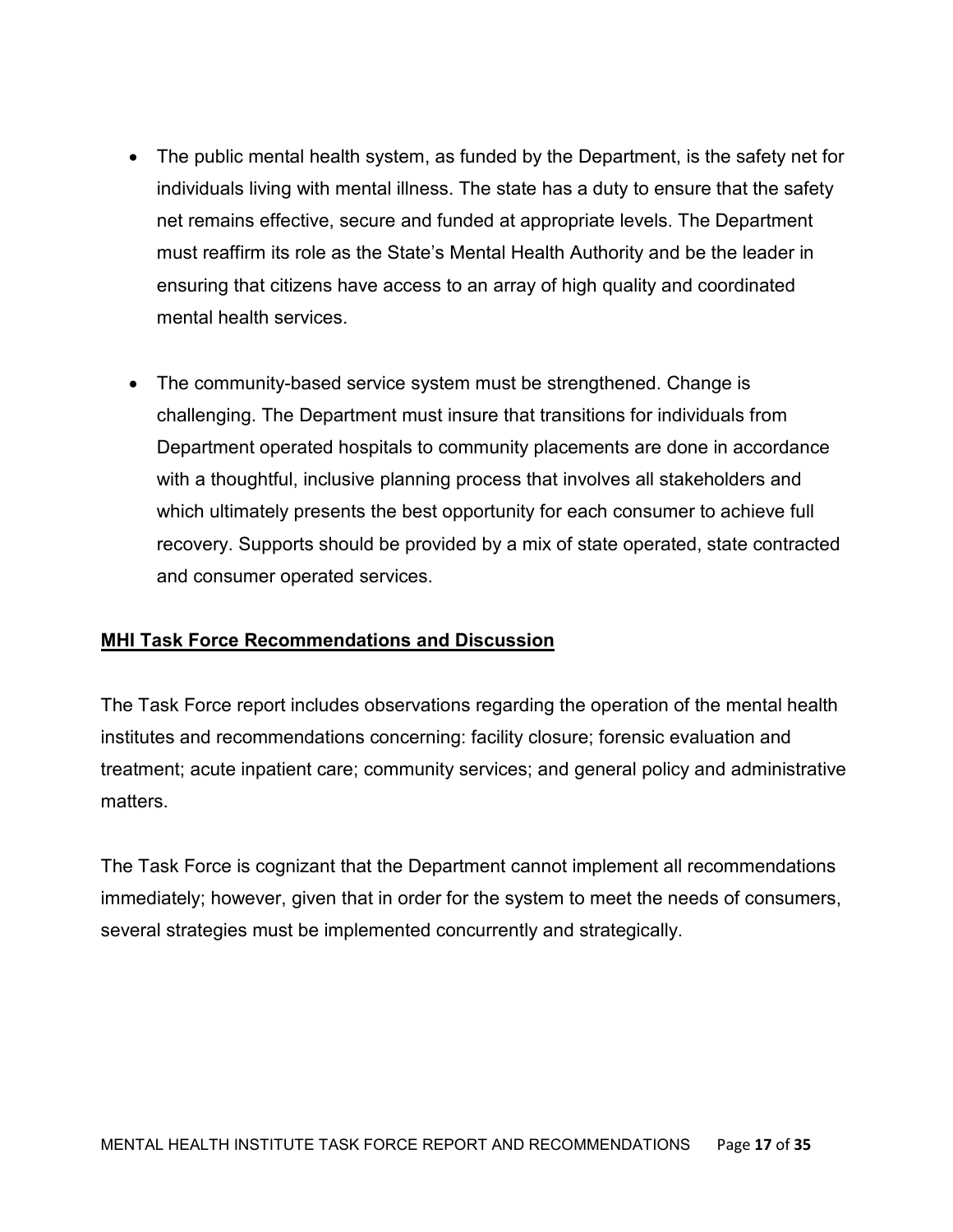#### Facility Closure

1. No state facilities are recommended for closure by the Task Force, at this time.

It is potentially "feasible" for the state to close a mental health institute since services could be found for clients in other state facilities as well as in other community-based acute care hospitals. Many negative impacts on client services were documented. It is not advisable to close any state facility until long-term policy is established, clinical and cost goals are articulated, and adequate supports and services are in place in communities to treat individuals with mental illness to prevent crises and ensure lifelong community for everyone.

The system should be designed to respond to the geographical restrictions to care experienced by many Iowans. Special efforts should be made and unique strategies designed to meet the needs of consumers living in rural areas, reduce reliance on state hospital services and decrease the travel burden on consumers, their families and local law enforcement.

2. Decisions that affect the future of the facilities must be made in the context of the whole service system, the people it serves, total costs, and best practices.

The state mental health institutes provide the state with the most restrictive and expensive service alternatives for persons with mental illness. Their cost and admission criteria ensure that only small numbers of high need consumers gain access. However, the facilities exist on one end of a complex and slowly growing continuum of care that has expanded in recent years due to advances in evidence based practices<sup>4</sup>, new medications, services and supports, but much improvement and more communitybased alternatives are needed. The role, cost and demand for institutional services can only be understood in light of the full system of care, the people it serves and its total costs.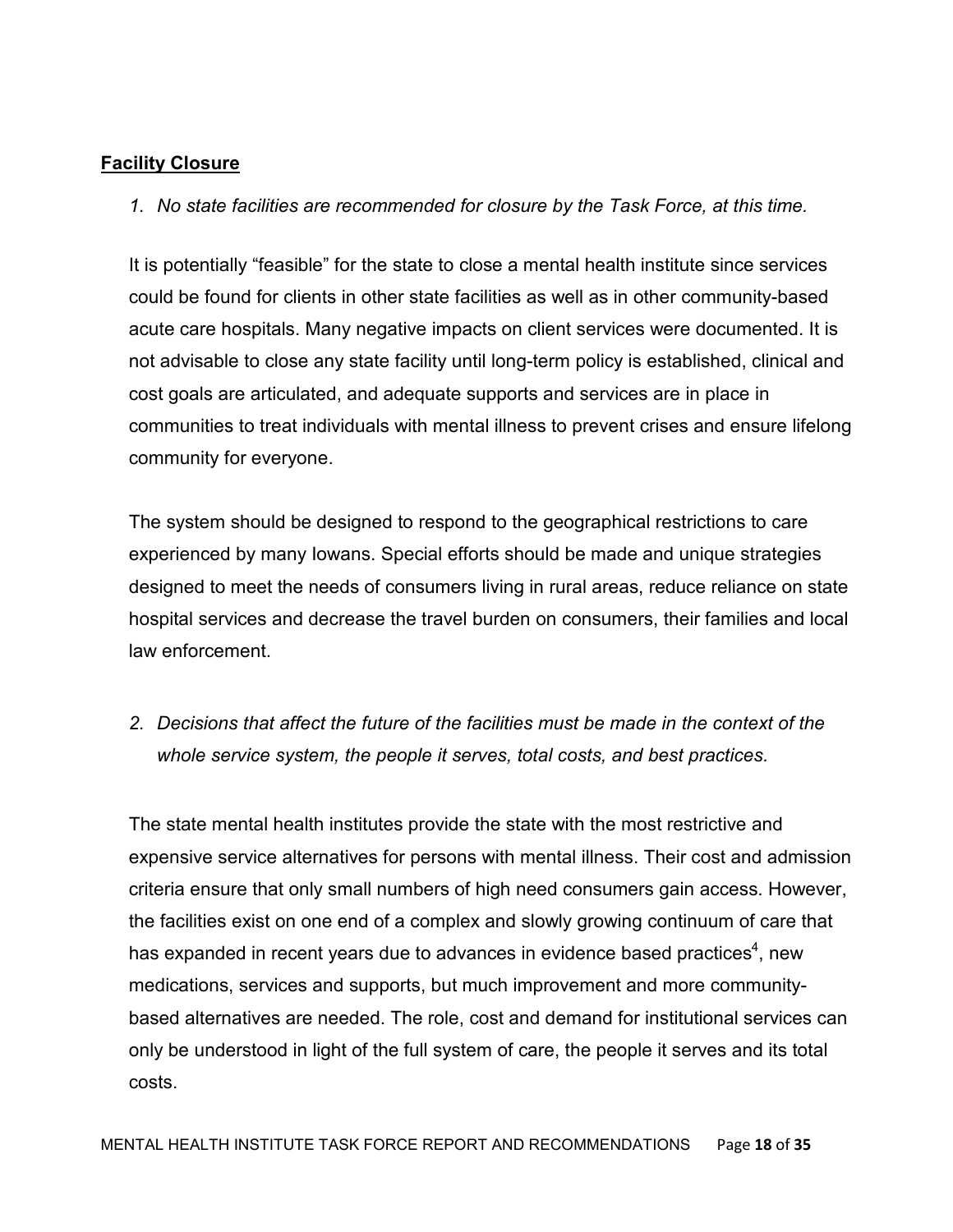# Forensic Evaluation and Treatment

The Department of Human Services and the MHIs have a limited role in the provision of evaluation and treatment of individuals involved with the criminal justice system. Forensic admissions are involuntary admissions to a mental health institute that originates from the court or other place of detention. For purposes of this report, the definition of the term "forensic population" applies to that population of adults and children with mental illness who are at risk of entering or have already entered the criminal or juvenile justice system.

Information received by the MHI Task Force from the Department of Corrections indicates that approximately 42% of prisoners within the justice system in Iowa have a mental illness. There is a continued need for the forensic population to receive mental health treatment; which is provided by the Department of Corrections in Iowa.

Pursuant to Iowa Code, 904.201, the Iowa medical and classification center at Oakdale is the forensic psychiatric hospital in Iowa for persons displaying evidence of mental illness or psychosocial disorders and requiring diagnostic services or treatment in a security setting, as a security unit for persons requiring confinement in a security setting, and as a classification unit for the reception, orientation, and classification of inmates before placement in the most appropriate correctional institutions according to necessary security and custody arrangements and the assessed service needs of the inmates. The forensic psychiatric hospital may admit the following persons:

- Residents transferred from an institution under the jurisdiction of the Department of human services or the Iowa Department of corrections.
- Persons committed by the courts as mentally incompetent to stand trial under section 812.4.
- Persons referred by the courts for psychosocial diagnosis and recommendations as part of the pretrial or presentence procedure or determination of mental competency to stand trial.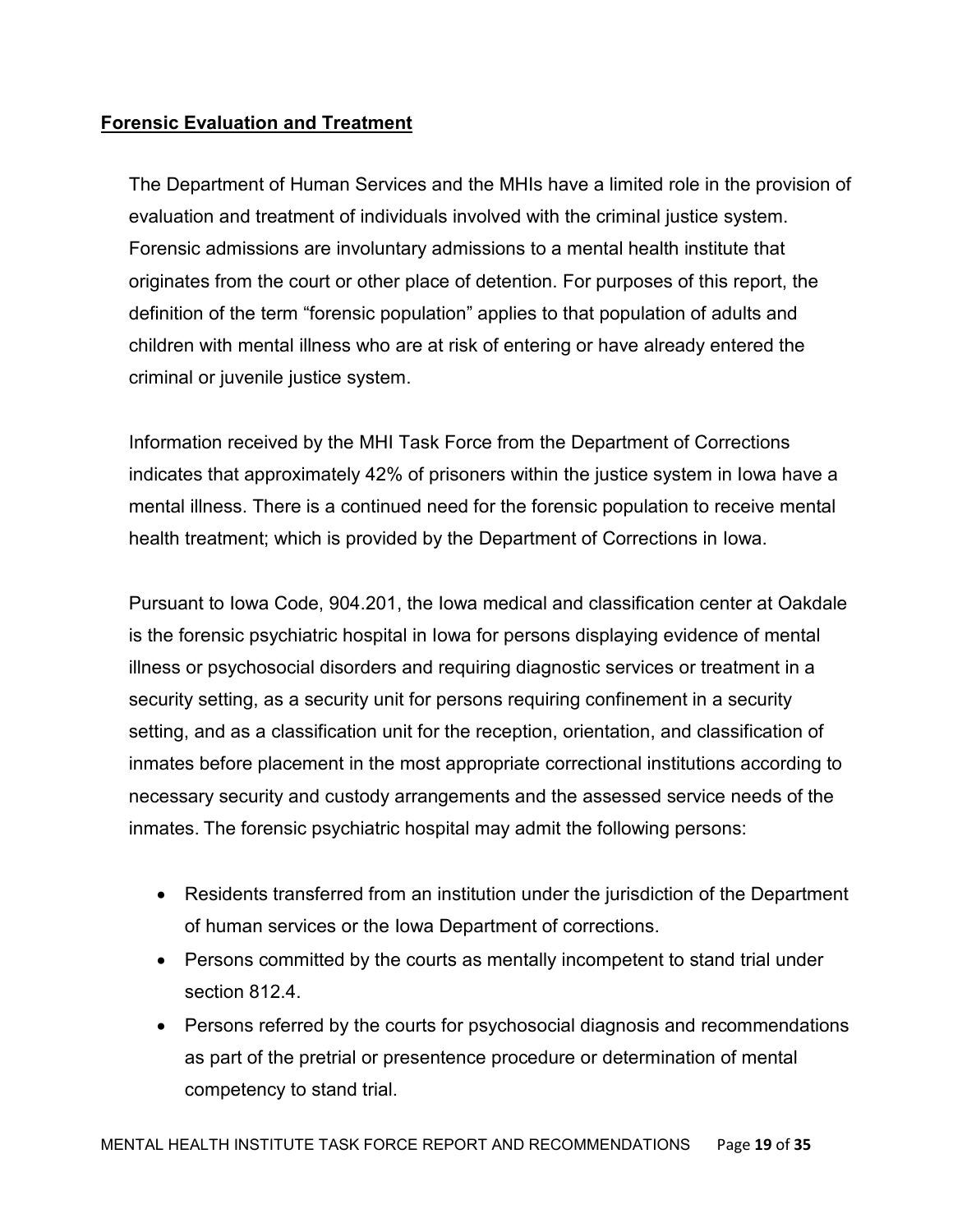- Prisoners transferred from county and city jails for diagnosis, evaluation, or treatment for mental illness.
- Other persons may be admitted providing the admissions are not inconsistent with law and are within the capacity of the facilities and staff to accommodate the persons.
- 3. Collaborative efforts and communications should be expanded between the Iowa Departments of Human Services, Public Health, Corrections and Education, the Judicial Branch, and other stakeholders to improve access to treatment and outcomes for those who are at risk of entering or have already entered the criminal or juvenile-justice systems. Suggestions include the following.

a) Uniform screening and assessment instruments to identify persons with mental illness and substance-use disorders should be developed and used statewide.

The Task Force recognized the difficulties inherent in development and use of a global screening tool given the variation in correctional and mental health operating procedures.

b) Provision of mental-health services to patients in jails and prison.

c) Cross training for personnel in areas of mental-health, substance-use, and other co-occurring disorders.

Cross training for mental health, substance abuse, and other co-occurring disorders should be developed and provided to criminal and juvenile justice personnel, as well as family members to improve communications and competency in working with the forensic population.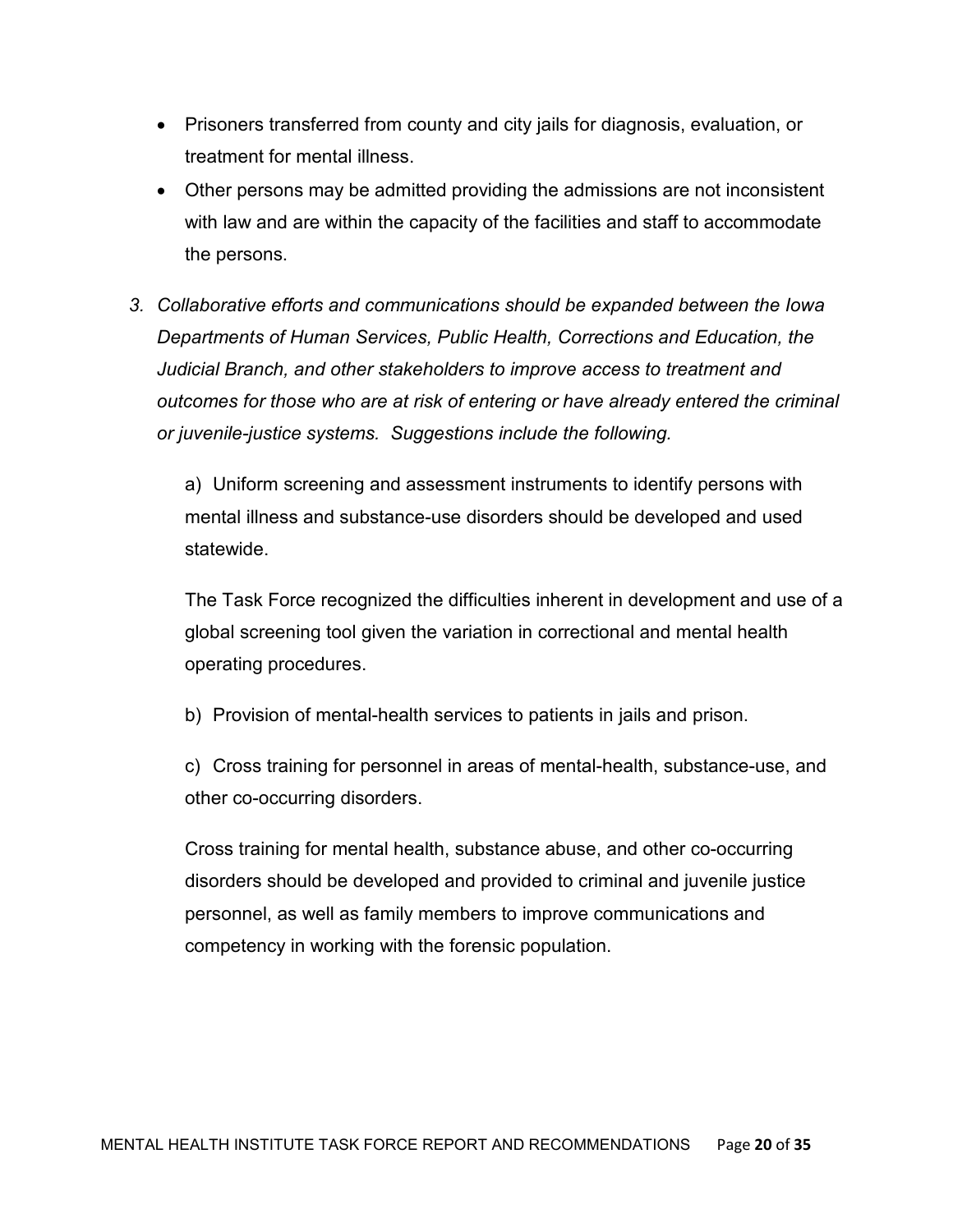d) Expansion of jail-diversion programs and services to route individuals with serious mental illness and co-occurring mental-health and substance-use disorders away from jail.

Expand existing jail diversion programs and services to divert individuals with serious mental illness (and often co-occurring mental health and substance use disorders) away from jail and provide linkages to community-based treatment and support services.

The jail diversion program would screen individuals entering the criminal justice system for mental illness; use mental health professionals for evaluations and work with the criminal justice system and the courts to develop communitybased mental health alternatives for them and link the client to the communitybased services.

e) A study of the forensic population in Iowa to quantify the changing need for services as well as current availability of services.

There is no standard for gathering data on inmates with mental illness or the extent of mental health and suicide prevention services being provided across Iowa at this time. Before clear recommendations can be made there is a need to have a better understanding of the issues of the forensic population in Iowa. Data provided by this review would contribute to a cost/benefit analysis that will help shape recommendations for correctional forensic mental health policy initiatives in Iowa.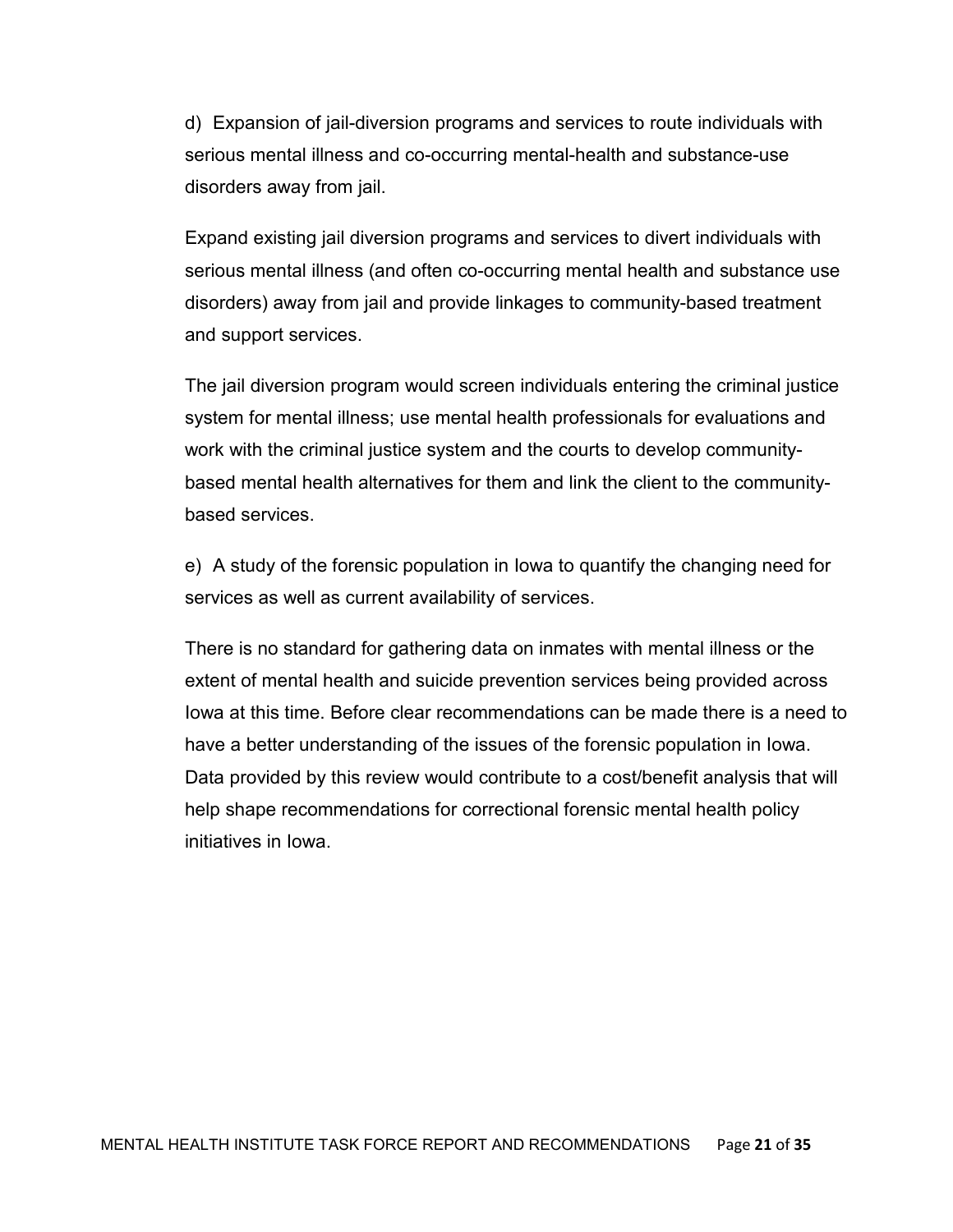### Continuum of Care

- 4. The recommendations of the DHS Mental Health Acute Care Task Force are supported and adopted as MHI Task Force recommendations, including the following.
	- a. Develop regional community-based mental–health and crisis-intervention services as a first-line safety net for children, youth and adults, including Crisis Stabilization Centers, Crisis Resource Centers and Mobile Crisis Stabilization Teams and Services.
	- b. Subacute services should be developed to allow for timely transition of patients who no longer need psychiatric inpatient-hospitalization services, to less intensive and less restrictive treatment centers.
	- c. Expand capacity in Iowa's local hospital emergency rooms to provide appropriate psychiatric screening.
	- d. Expand the role of community mental-health centers to function as Community Access Centers that provide core safety-net services in designated geographic areas on a 24/7 basis.

# ACUTE CARE TASK FORCE: Recommendations for Creating A Statewide Mental Health Acute Care Service System

#### Background:

In the spring of 2007, the Iowa Legislature passed the Mental Health Systems Improvement Act that directed the Department of Human Services, Division of Mental Health and Disability Services (MHDS) to form workgroups, composed of statewide stakeholders representing the MHMRDDBI Commission, Iowa Mental Health Planning Council, consumers, statewide advocacy organizations and counties to make recommendations to the Commission for the improvement of the mental health system.

One of the top priorities that emerged out of several workgroups was the importance of creating a statewide acute mental health care service system, allowing for all Iowans to access critical mental health care for urgent/emergent needs. In the fall of 2008, it was recommended that an lowa Mental Health Acute Care Task Force be established to design a set of recommendations to MHDS for crosssystem planning and implementation of expanded acute care services.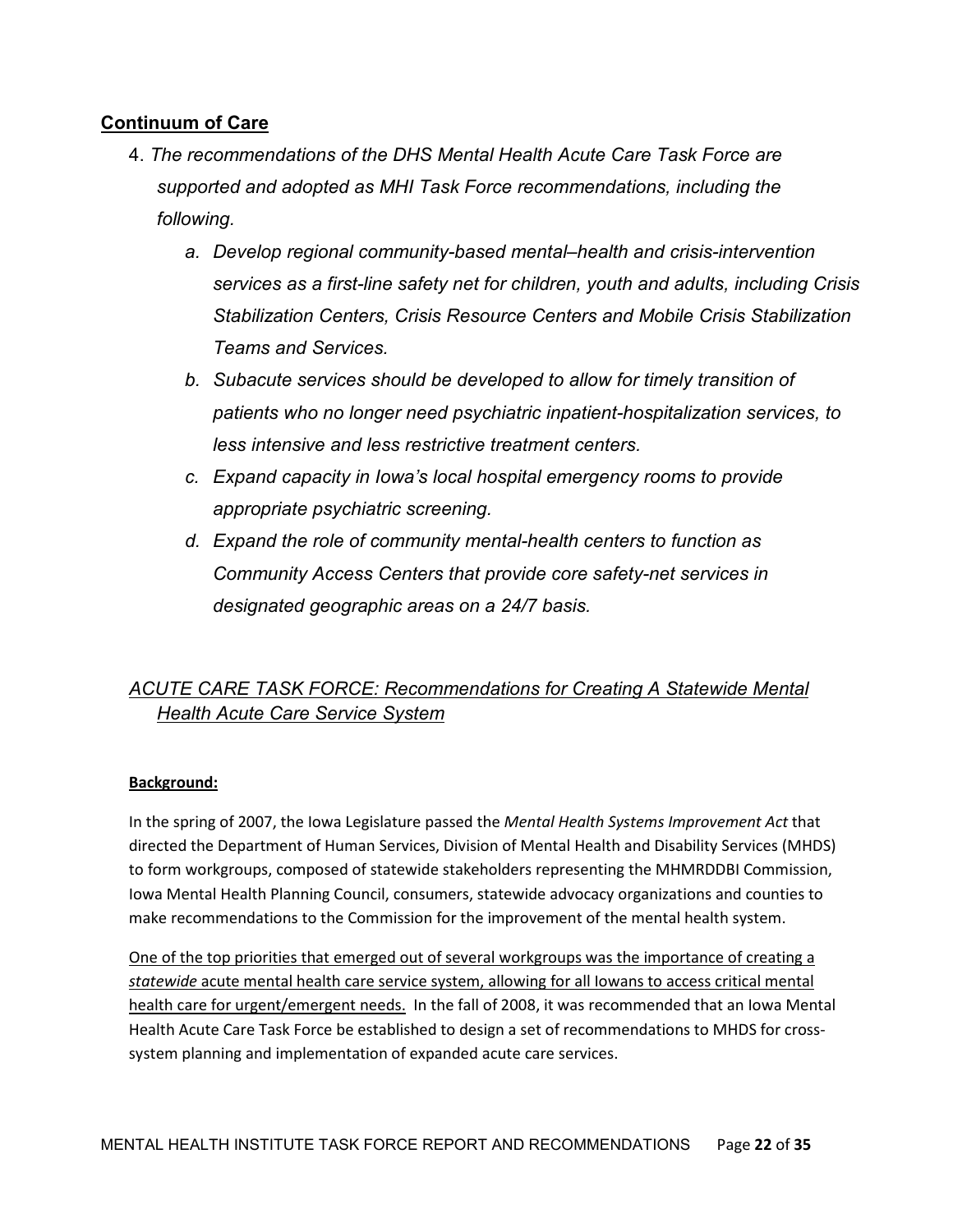As a result, DHS MHDS invited over 60 statewide stakeholders including representatives from provider organizations, advocacy groups, consumer networks, payer entities, state agencies, legislative staff and other interested groups to join the Mental Health Systems Acute Care Task Force.

Iowa is "transforming" its mental health system to one that is recovery-oriented or based on individual and family needs of the citizens of Iowa, rather than traditional mental health practices and restrictive care. In the area of Acute Care services, this long term plan requires a shift in philosophy from "triage to recovery" and embraces SAMHSA's National Recovery-oriented Consensus Statement with the following principles: Self-direction (choice), Individualized and person-centered, Strengths based,

Responsibility, Respect (self and society), Empowerment (needs, wants, goals), Holistic (community, housing, spirituality, etc.), Non-linear (recovery), Peer support, Hope

#### Iowa Partnerships At Work:

The development and composition of the Iowa Mental Health Systems Acute Care Task Force includes active representation from Iowa department of Human Services, Iowa Department of Public Health (substance abuse), Iowa Hospital Association, University of Iowa department of Psychiatry and Center for Disabilities and Development, Iowa Nurses Association, Alliance for the Mentally Ill of Iowa, Iowa Ombudsman's Office, consumers, County CPC's, Magellan Behavioral Health, Iowa Protection and Advocacy, mental health and substance abuse trade associations, Legislative Services staff and many other organizations and individuals that are listed in the table attached.

#### Guiding Principles of the Task Force:

The Acute Care Task Force, through several monthly meetings over the course of a two (2) year period, agreed to use a set of guiding principles for the acute care system that served as the focus of all recommendations made to the MHDS Division.

The guiding principles for an acute care mental health system are as follows:

• Recovery-oriented, welcoming - Providing the essential and motivating message of a better future – that people can and do overcome the barriers and obstacles that confront them.

• Community-based – Service and supports will be provided within communities, allowing individuals to stay at home, at work, in school

• Least restrictive – An array of services and supports will be available at varying degrees of intensity/restrictiveness to persons receive appropriate mental health care, not just available mental health care

• Client-centered – Pathways to recovery are based on individual's strengths and resiliencies as well as his/her needs, preferences, experiences, cultural etc.

• Strengths-based – Building on the multiple capacities, resiliencies, talents, coping abilities and inherent worth of individuals

• Co-occurring capable – Assumption that co-occurring disorders are an expectation within individuals, not an exception and services and supports should be delivered to appropriately address the whole person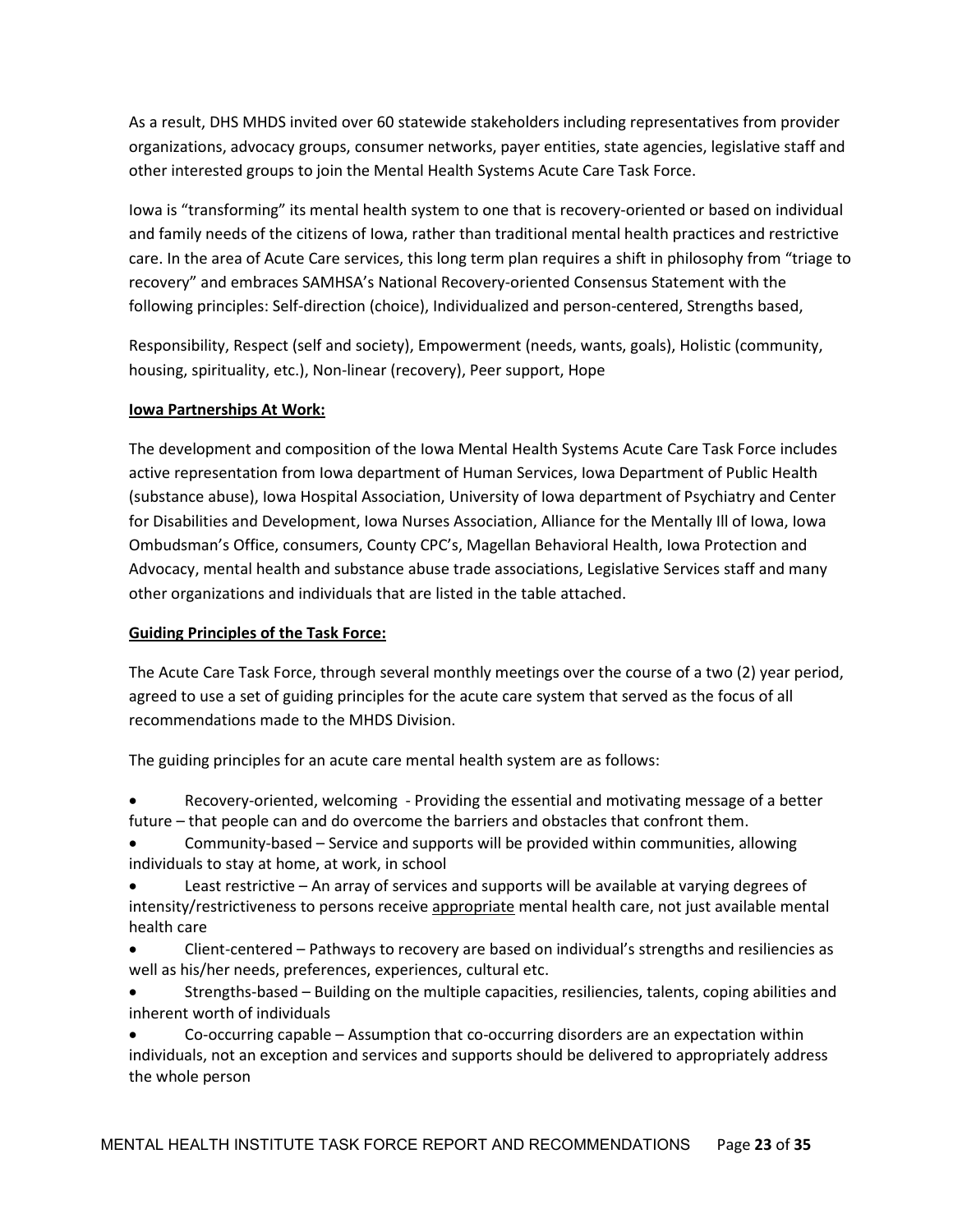- Enhanced through Training/Education Education and training are essential to building a system that is recovery-focused
- Evidence based practices State-of-the-art services should be the hallmark of mental health care for Iowans

• Peer and Family Support Systems, Prevention, Programming and Family education – Mutual support – including the experiential knowledge and skills and social learning – plays an invaluable role in recovery

#### By Default, NOT By Design

The task force spent considerable time reviewing key available data and studying the current "system" for helping people in crisis situations. One of the initial activities was to create a logic map of the acute care system in Iowa, to visually understand the routes through which people enter the system and where they are typically served (see attached).

The mapping showed that hospital emergency rooms (ER) serve as the "hub" of mental health crisis services by default. From ERs, people are commonly referred/committed to inpatient psychiatric units for care, including the state-run mental health institutes (MHI). Jails are another entity where people with mental health crisis needs are placed routinely.

Use of community-based services for crisis assistance, such as community mental health centers, substance abuse centers, and other support services are not typically considered as a first stop for an individual or family experiencing a mental health crisis.

The task force determined that Iowa's acute mental health system has been created BY DEFAULT, NOT BY DESIGN and thus has many gaps and pitfalls through which persons with mental illness fail to get served appropriately, according to the guiding principles desired for a premier service system.

#### Review of Data Tells Us…

- In last 5 years, mental health and substance abuse applications for commitments in Iowa have increased 10% for adults. Source: Iowa Judicial Branch.
- In last 5 years, mental health and substance abuse applications for commitments in Iowa have increased 138% for children. Source: Iowa Judicial Branch.
- Iowa has over 800 psychiatric inpatient beds across the state but many of those beds are occupied by people unable to be discharged to a less intense level of service. Source: Iowa Hospital Association and DHS.
- There is no standard procedure for locating at bed for court-committed individuals. Many counties ask parents and family members to search for an available psychiatric bed across the state. CPC personnel, Clerks of Court, County auditors, magistrates, sheriff department personnel, CMHC staff and hospital staff are others utilized to locate beds. Source: Iowa Ombudsman's Office CPC Survey.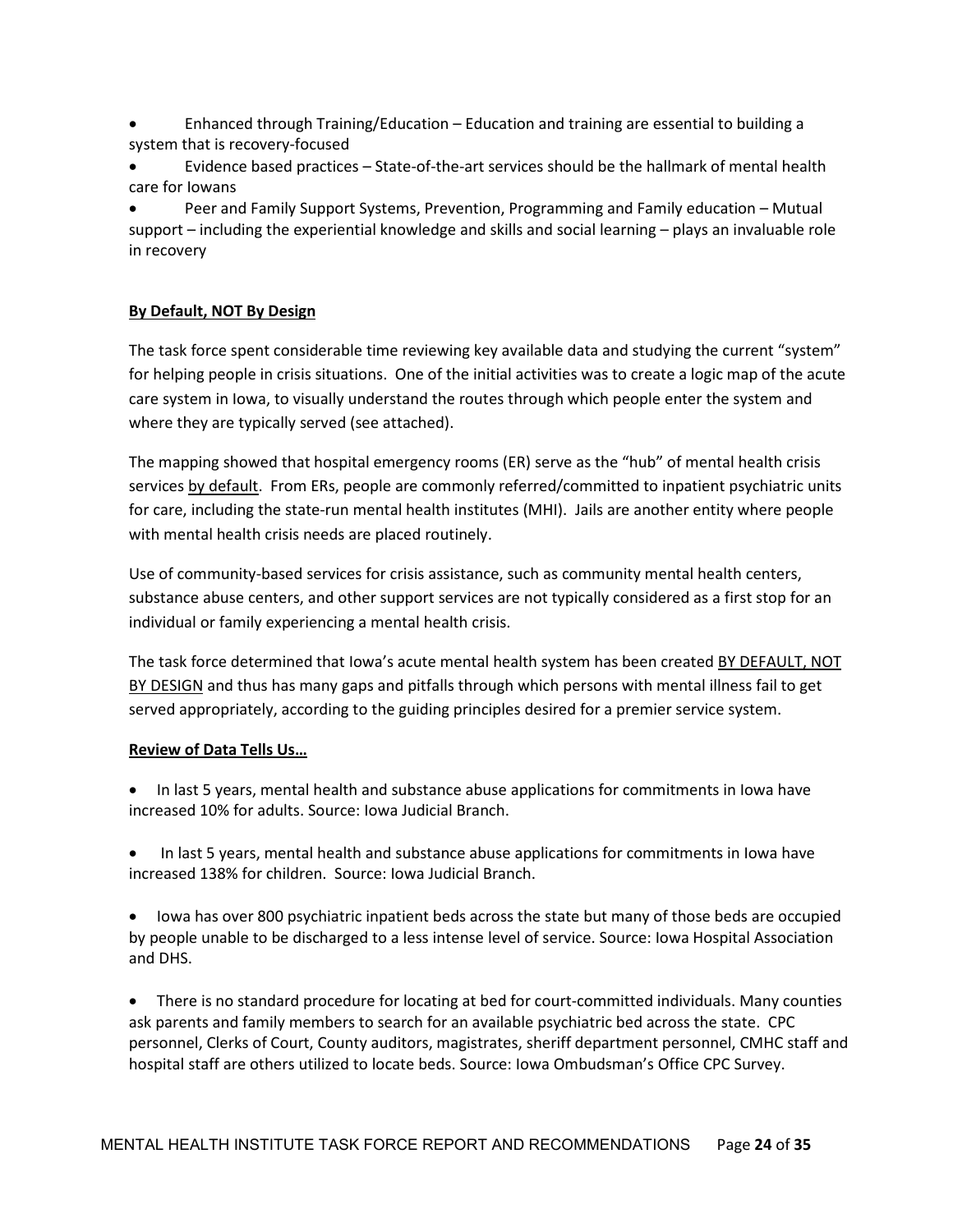• In the past five years, Magellan paid ~\$32 million dollars for people on psychiatric units that no longer met medical necessity to be on the inpatient unit (over 6,000 patients authorizing more than 46,000 days) Source: Magellan Behavioral Health.

• Over 40% of people in Iowa prisons have a mental illness or co-occurring mental illness and substance abuse diagnosis (DOC recognizes this is a low count due to data collection methods) Source: Iowa Dept. of Corrections.

On any given day, there are  $\sim$ 150 kids out of state, the majority of whom have serious emotional disabilities. Source: Iowa DHS.

• Iowa is  $2^{nd}$  highest in the nation of out-of-home placement of kids (2006). Approximately thirty percent (30%) of kids in out-of-home foster care come into custody for mental health service reasons, not safety and protection. Source Annie Casey Foundation.

• Suicide is the 3<sup>rd</sup> highest cause of death across the nation for adolescents. In Iowa, suicide is the 2<sup>nd</sup> highest cause of death for adolescents. Source: Iowa Department of Public Health.

• The array of crisis services available to Iowans is minimal and is not dispersed equitably across the state. Source: DHS Acute Care Task Force Crisis Services Survey to CPCs, May 2009.

• Sheriffs Departments across the state do not have standard assessment tools for assessing the mental health and substance abuse needs of detainees. Many do not assess their detainees at all. Source: Iowa Sheriffs Association Survey from DHS Acute Care Taskforce, 2009.

• Less than 50% of emergency rooms surveyed have access to a behavioral health nurse or social worker to assist with behavioral health patient evaluations and level of care decisions. Source: Iowa Hospital Association, Behavioral Health Affiliate Survey.

• When local CMHC assessment services are offered at the Clerk of Court office for persons who have commitment applications filed, over 95% are diverted from psychiatric admission (Eyerly-Ball Mental Health Center, MCRT data, 2008).

#### Task Force Recommendations:

The Acute Care Task Force determined that the following areas are of greatest need for development or enhancement in order to efficiently and effectively serve people in crisis mental health situations. These programmatic/policy areas were chosen as the top priorities from a lengthy list of needs identified in order to have a state-of-the-art acute care mental health system statewide. The choice of the following areas of concentration was made with the thought that these programs and/or policies would provide a greater array of options for people experiencing a mental health crisis while meeting the intentions of the guiding principles of the task force.

A complete Acute Care Task Force Recommendations Outline will be forthcoming from DHS MHDS by December 2009.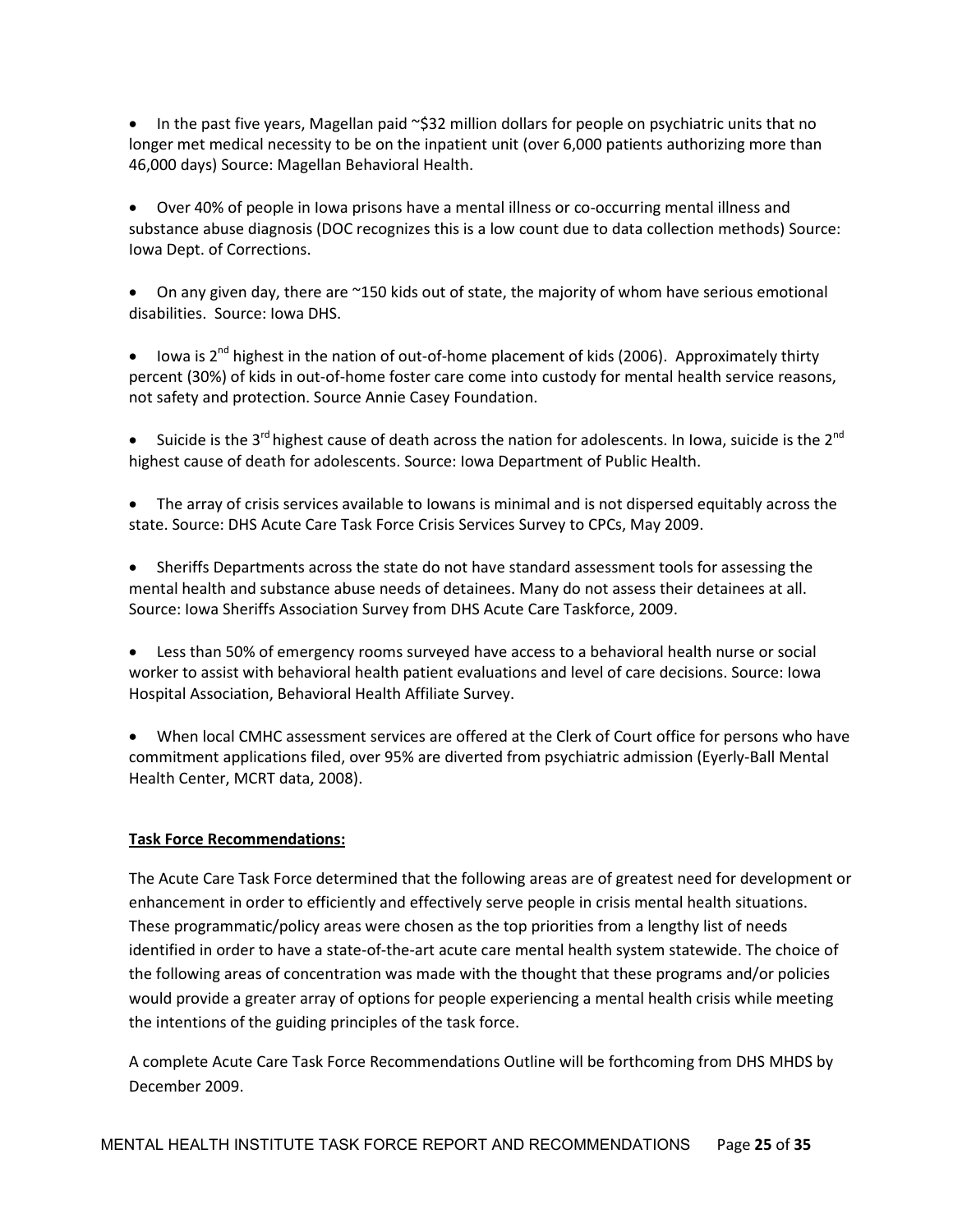#### A.) Crisis Stabilization Centers for Adults and Child and Adolescent Crisis Stabilization Services

#### General Description:

Adult - Crisis stabilization centers for adults provide 24-hour access to shelter, food, social support, and comprehensive treatment services for persons experiencing a mental health crisis who are voluntarily seeking assistance and do not need inpatient hospitalization. Services are typically provided in a small, comfortable setting, often preferred by consumers. These centers typically do not serve more than 10 people at a time. Treatment includes intensive discharge planning which links the consumer to natural supports and community resources needed for ongoing recovery. Crisis stabilization centers typically cost a fraction of inpatient hospital care. They are staffed by a multidisciplinary team which includes a psychiatrist, psychiatric nurses, peer support specialists, and social workers &/or mental health counselors. Services often include significant peer provided care and support. Crisis stabilization units are recovery focused and co-occurring capable. Average length of stay is 2 weeks or less. Units should be available statewide.

Youth and Adolescent - Crisis Stabilization Services for Youth and Adolescents provide 24-hour access to a continuum of crisis services that include:

 Mobile crisis outreach services that are provided in the home, school, and community to de-escalate interpersonal, community and intra-familial tension that is frequently the antecedent condition that typically underlies high-risk behaviors in children/youth.

Community-based stabilization center is available to provide the children/youth with needed shelter if the situation cannot be de-escalated to a safe level. The family is a critical partner in this process and should participate in the crisis stabilization services to the fullest extent possible, including receiving services at the center with their child. The Crisis Stabilization Services Center (CSSC), in addition to providing a safe and welcoming environment that de-escalates interpersonal, family and community tension, allows the child/youth and family to access a professional team that facilitates a multi-faceted mental health assessment that evaluates the therapeutic needs of the child/youth and assists the family in accessing needed services. Discharge planning is also an integral part of this service, with the crisis stabilization worker facilitating smooth transitions back to the home, school, and community.

#### What gap is this filling in the current acute mental health care system?

Adult - There is a gap in serving the need of people whose crisis episodes are due to psychosocial stressors/events that can be better resolved through support and linking interventions (care coordination) than by medical interventions generally found on inpatient units. Crisis stabilization centers can provide an alternative to inpatient hospitalization for persons who are voluntarily seeking treatment and support to resolve a mental health crisis and do not need inpatient hospitalization. Small, welcoming home-like settings can provide respite for persons needing intensive support and linking to resources and can assist post-hospitalization for persons needing intensive assistance establishing community supports. This is an appropriate alternative for judges and law enforcement who assist persons with mental health needs to find help.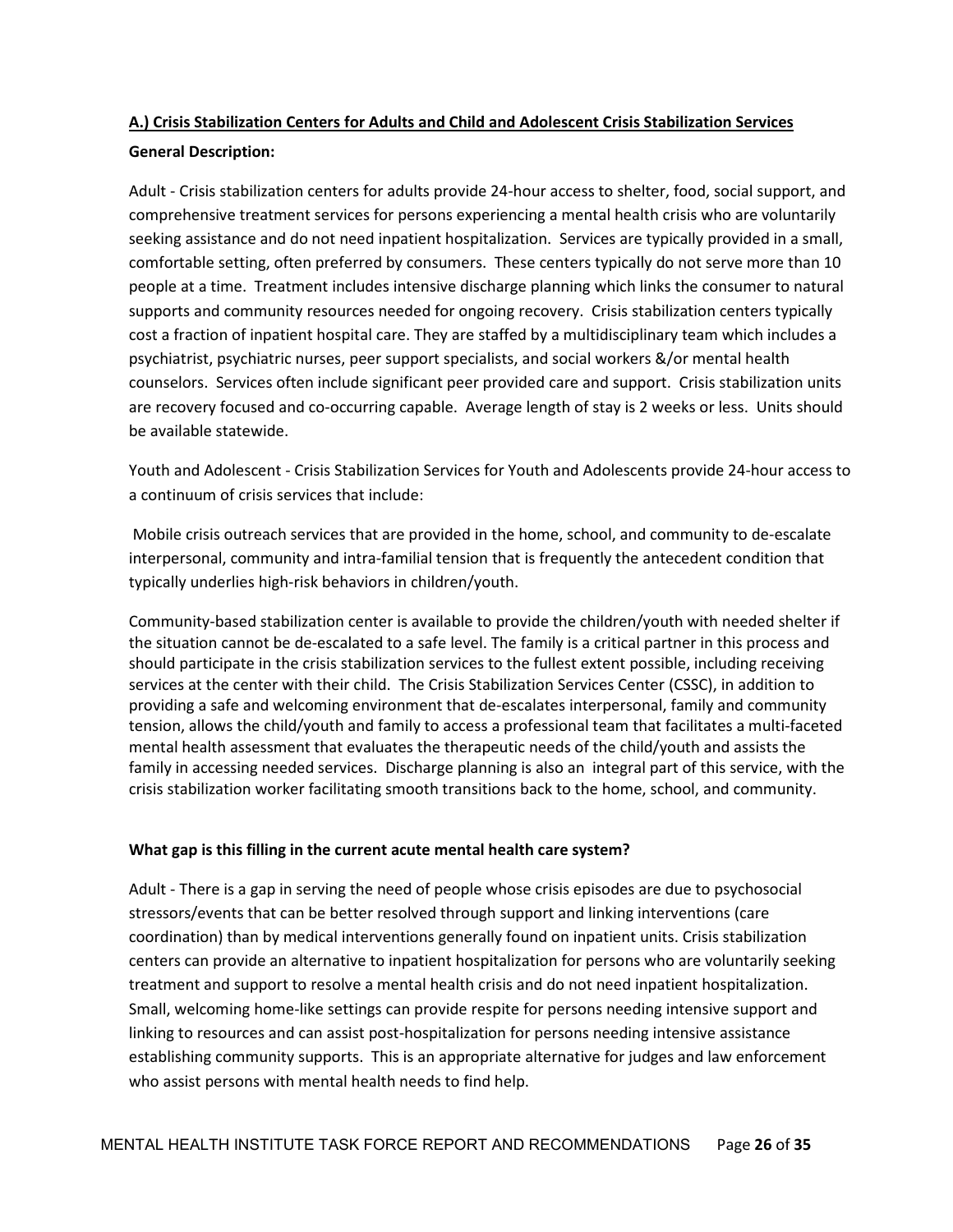Youth and Adolescent - When hospitalization criteria are unmet or funding is unavailable, there is an absence of programming designed to provide minors with the opportunity to stabilize their emotional and behavioral situation unless the child/youth is court ordered into shelter or more restrictive services that are intended to consequence negative behaviors. The outpatient system is not designed or equipped to handle children/youth who are frequently in crisis and who may lack adequate support and services to manage their mental and behavioral health issues. Families are left with the option of seeking more restrictive options than may be needed for the situation due to the lack of crisis intervention and stabilization services. Crisis stabilization is a short-term intervention that isolates the youth from provoking stimuli and gives them the opportunity to develop insight and foresight to regain control of their future, while providing families the opportunity to receive support and assistance in improving the situation that led to the crisis.

#### B.) School-based Mental Health Services

General Description: The school based mental health model promoted by this task force is based on the public health model of three levels of intervention- primary prevention , secondary (early intervention), and tertiary (intensive) services. School-based mental health services would be available to all students with emotional, substance abuse and mental health needs. Additional consultation and support would be available to families to help them navigate the complex and sometimes frustrating mental health system of care. Educators would be provided with necessary education and support that will help them better understand their students' mental health needs and respond in a more effective manner.



School-Based Mental Health Improvement Proposal Model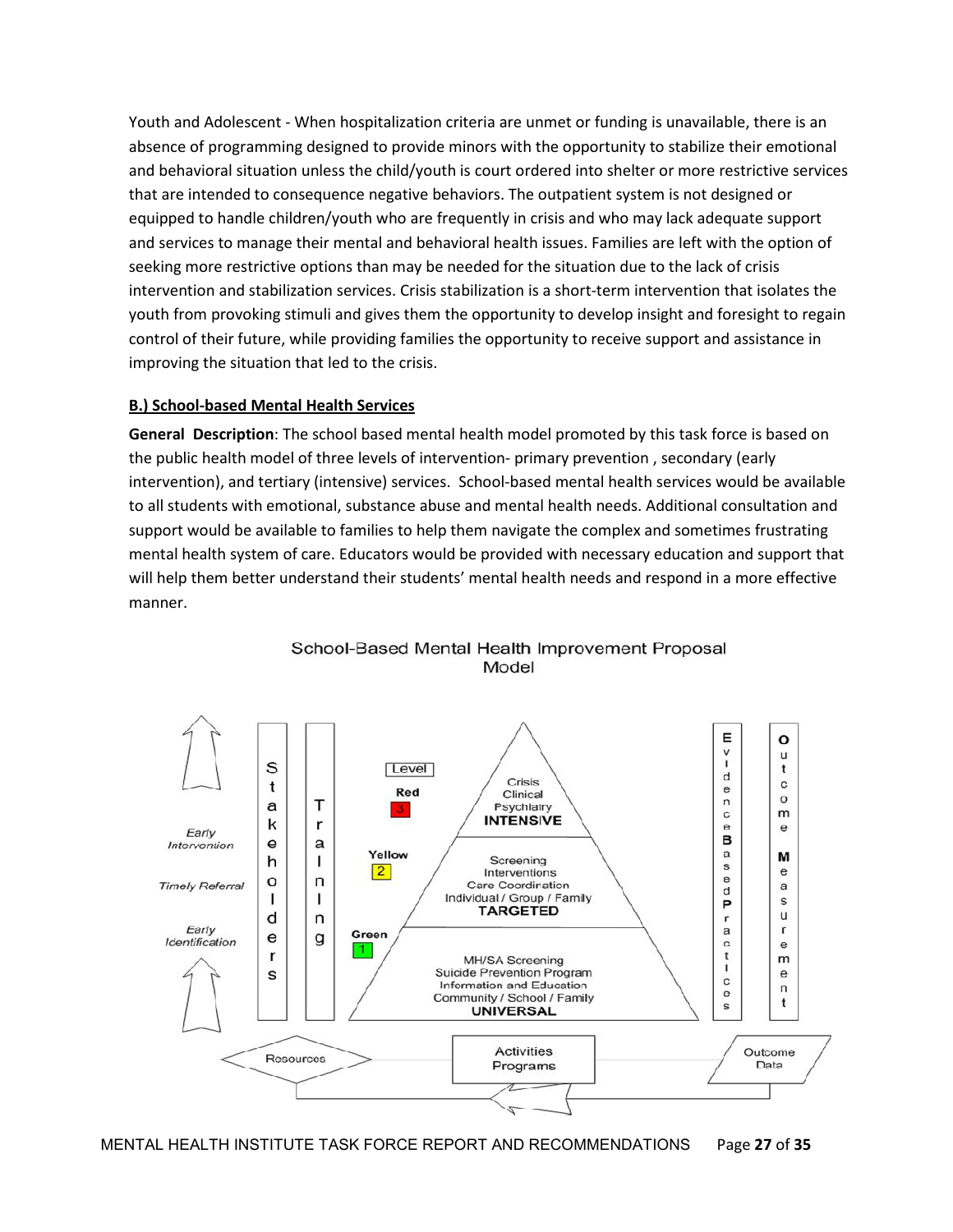#### What gap is this filling in the current acute mental health care system?

Mental health services need to be readily available to children and families in a setting where children spend a significant amount of time, and where many behavioral and emotional issues occur. School based services provide a unique opportunity to address concerns in an environment that is convenient, more comfortable and decreases transportation issues and time away from school for appointments. Increased service provision, improved access to services, and care coordination would be available through schools, using a collaborative team approach to identify children at risk of mental health issues or in need of services, and provide/refer families to appropriate services. Schools and mental health providers would build cooperative relationships that would ensure seamless transition of referrals from schools to outside referral sources, and would maintain communication regarding ongoing needs and issues.

#### C.) Jail Diversion Program

#### General Description:

The term "jail diversion" refers to programs that divert individuals with serious mental illness (and often co-occurring mental health and substance use disorders) away from jail and provide linkages to community-based treatment and support services. Most programs:

- $\circ$  Screen detainees in the criminal justice system for the presence of a mental disorder
- o Employ mental health professionals to evaluate detainees and work with the criminal justice system and the courts to develop community-based mental health plans for them
- $\circ$  Seek a disposition that is an alternative to prosecution; as a condition of reduction in charges; or satisfaction for the charges
- $\circ$  Decide upon a disposition and link the client to the community-based services

#### What gap is this filling in the current acute mental health care system?

Programs divert individuals with serious mental illness and co-occurring substance use disorders from the jail to community-based treatment and support services. This programming allows for avoidance of unnecessary criminalization and extended incarceration of non-violent adult and juvenile offenders with mental illness/substance illness.

#### D.) Subacute Services

General Description: Subacute services are time-limited services which provide 24 hour comprehensive treatment services for individuals experiencing a mental health crisis who have received acute care in an inpatient setting, yet have not been adequately stabilized such that they can be discharged to their own home or other residency setting. This service is provided as part of a discharge plan to continue care from an inpatient unit. The objective of this service is to provide active treatment, ensure the safety of the person served and the safety of others, to allow time for stabilization, consultation and resource mobilization. Treatment includes intensive discharge planning which links the individual to community resources needed for ongoing stabilization and recovery in their own home and community.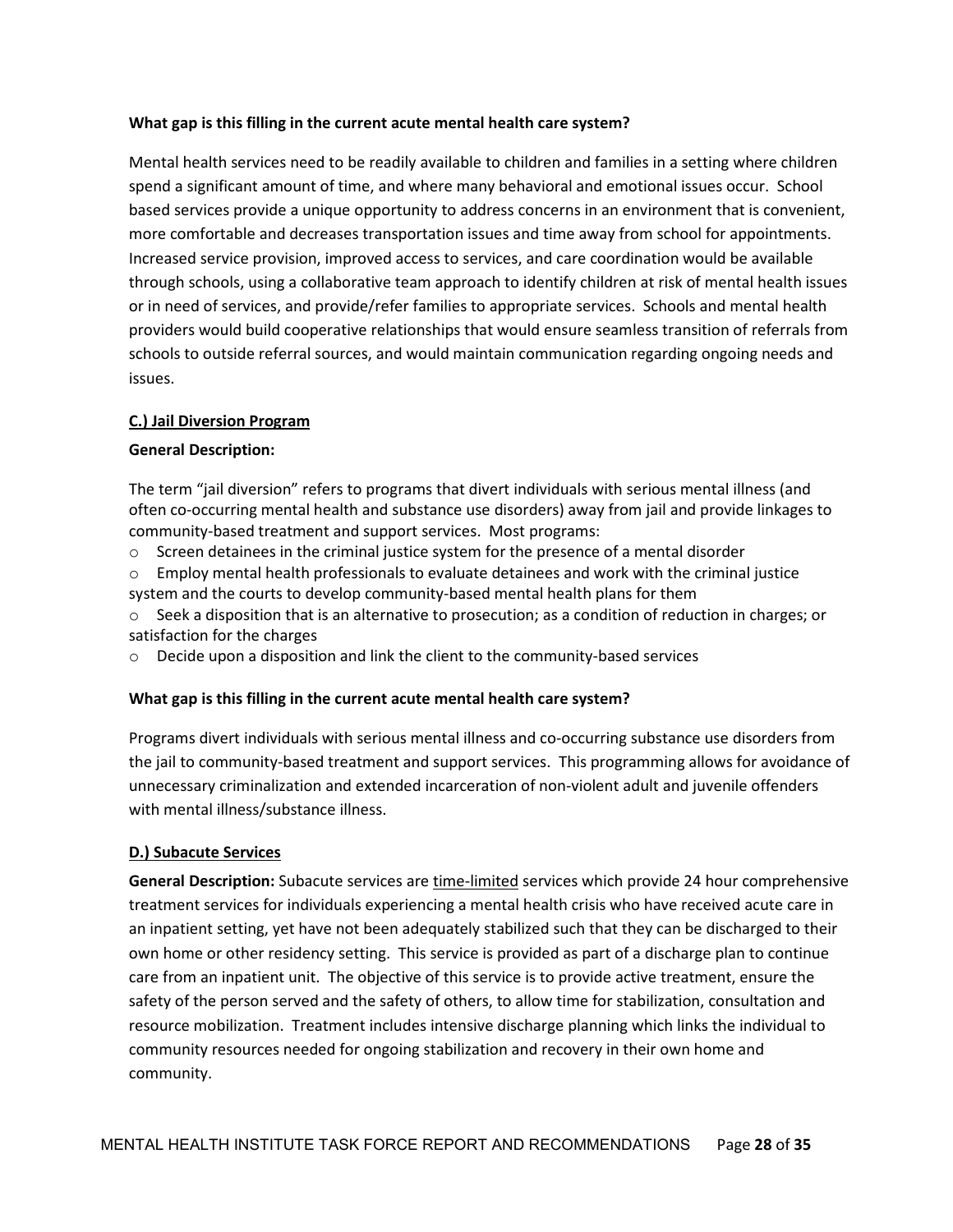#### What gap is this filling in the current acute mental health care system?

In Iowa, some individuals are not stabilized within the timeframe of the acute inpatient stay and cannot be safely discharged to their own home of other permanent residency situation. These individuals stay in the inpatient setting post medical necessity for acute hospitalization resulting in unnecessary costs to the individual/family, the inpatient facility, and any third party insurers (including Medicaid).

#### E.) Expanded Role of Designated Community Mental Health Centers

General Description: The community mental health center (CMHC) is viewed as a vital player in the provision of mental health services across the state of Iowa. Still, the CMHC needs to have an enhanced, active and effective role in the delivery of acute mental health services for the communities they serve. The taskforce supports the proposal submitted by a designated advisory committee in Spring 2009 to revise Iowa Code 230a, which defines the role of the CMHC. The taskforce recommends that the CMHC should serve as an Access Center for a community, through which a wide array of acute services will be provided on a 24/7 basis. Further, the taskforce recommends fundamental changes in how CMHCs are structured, financed, overseen and accredited statewide in order to allow for the a robust scope of services, including a mandated core safety net of services, to communities regardless of income, diagnosis or age.

Core safety net services suggested to be mandated include:

- 24/7 crisis emergency response
- 24/7 mobile response
- Screening Services
- Liaison with inpatient/residential when consumer is admitted
- Crisis care coordination

#### What gap is this filling in the current acute mental health care system?

CMHC would serve an active role in the delivery of the mental health safety net service array rather than a passive or selective role. Currently, while CMHCs are require to provide "emergency services", this often takes the form of an answering service and a referral to a local emergency room, resulting in no meaningful interaction with individual in crisis and the CMHC. This would created a statewide safety net of services with the CMHC serving as the "hub" for these services.

#### F. ) Psychiatric ER Screening

**General Description:** The Psychiatric Emergency Room (PER) is the term used to describe appropriate psychiatric assessment and care services are provided within an emergency room setting. In the emergency room, the psychiatric exam should be completed by a behavioral health nurse or another mental health professional, utilizing an acceptable psychiatric assessment tool. Access to a psychiatrist, or mental health-skilled ARNP for level of care determinations and medication consultations should be available either in person, via telephone or via telehealth services at all times.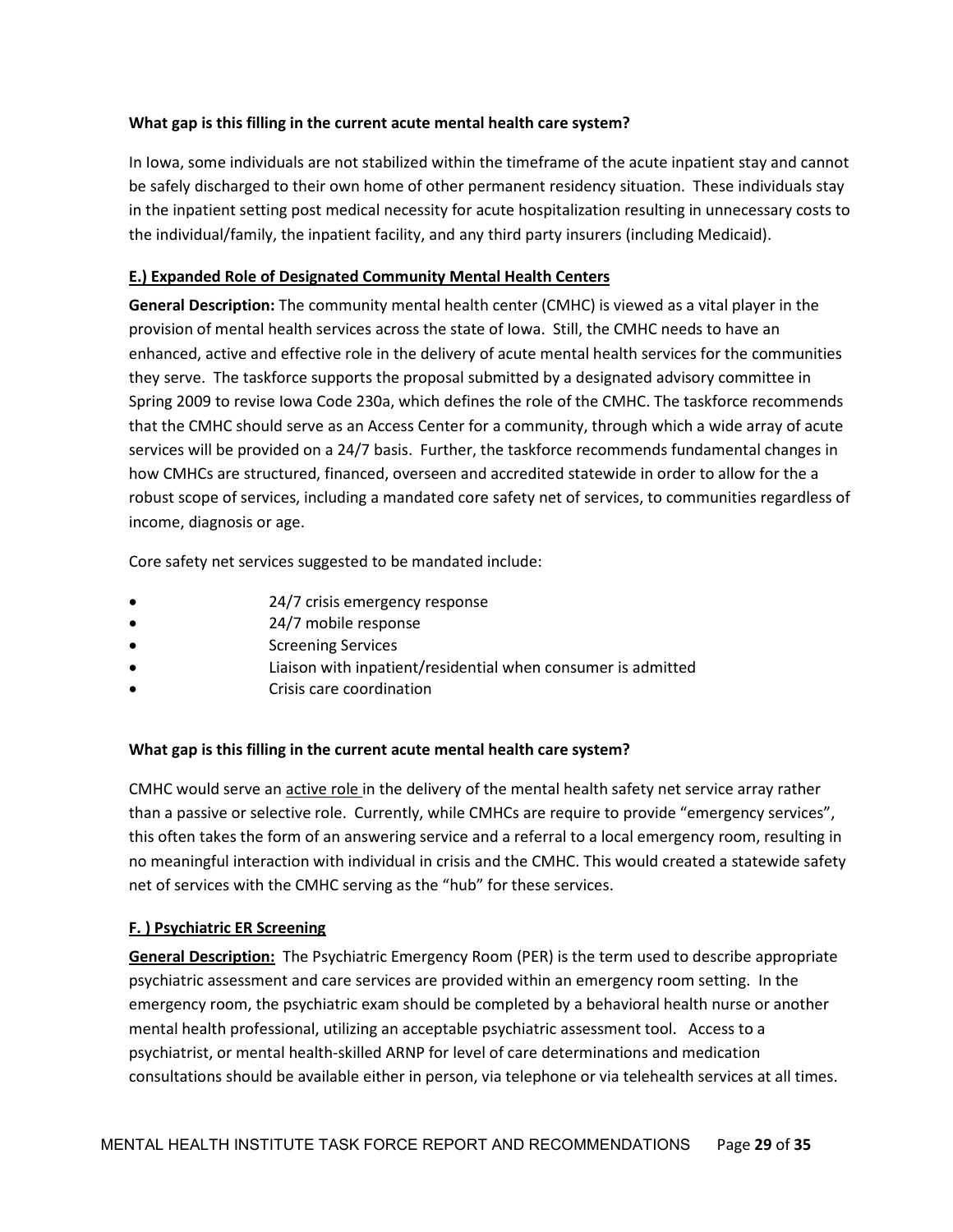The psychiatric exam should be conducted in a safe environment, i.e. a "safe room", commonly located apart from the main emergency room bed area.

#### What gap is this filling in the current acute mental health care system?

Because the ER is the first stop for many people in Iowa in need of mental health crisis services, having a designated psychiatric emergency room that is either part of the regular ER or an actual separate emergency department is critical. Currently, most local hospitals, especially in rural areas, do not have trained mental health professional available to provide the appropriate assessment and care services for people with mental health needs. This results in an increase of unnecessary psychiatric admissions, incorrect diagnosis, inappropriate treatment recommendations and medication prescriptions. The final outcome is often delivery of substandard care that is more restrictive than necessary and costly. Having ER staff that are placed in the ER to provide appropriate assessment and intervention will result in better care and higher quality of life outcomes for people.

#### G. ) Commitment Diversion/Chapter 229 Revisions

General Description: The practices and lowa Code associated with Iowa's mental health commitment is recognized to be in need of review and revision. Like other areas of focus, the commitment process looks different in the various communities across the state, largely because the Iowa Code 229 is often interpreted differently by those who are enforcing it. The subgroup working towards recommendations on behalf of the taskforce recommends short and long term goals for redefining commitment procedures in Iowa. Several short term goals have been recommended including statewide training for magistrates, increased utilization of clinical evaluations to determine need for hospitalization, identify procedures for release of people from psych units when evaluation does no require hospitalization.

The long-term recommendation of the taskforce is for the creation of a mental health and judicial task force to build upon the recommendations made by the Iowa Supreme Court's Limited Jurisdiction Task Force and the Acute Care Taskforce to collaborate on recommended changes to Iowa Code Chapter 229 or other related Code and to recommend a plan for achieving systematic consistency across the state between county courts, providers, mental health administrators and policymakers. The recommendations are made so that ultimately a system is developed that provides innovation and consideration of the person in need as the central focus, is efficient and does not overuse the powers of courts and Iowa Code to "manage" the mental health needs of Iowans.

#### What gap is this filling in the current acute mental health care system?

There are several gaps due to inconsistent interpretations of Code and subsequent procedural variations across the state related to commitment of people with mental health needs. The trickle down effect is costly to the individual's wellbeing, as well as financially to those entities that cover the costs of commitments and related services (mental health advocate services, sheriff/other transport services, legal costs, facility costs etc). Clear, consistent Code and practices adopted by the involved stakeholders will possibly result in an increase in appropriate care for people, that is often less costly.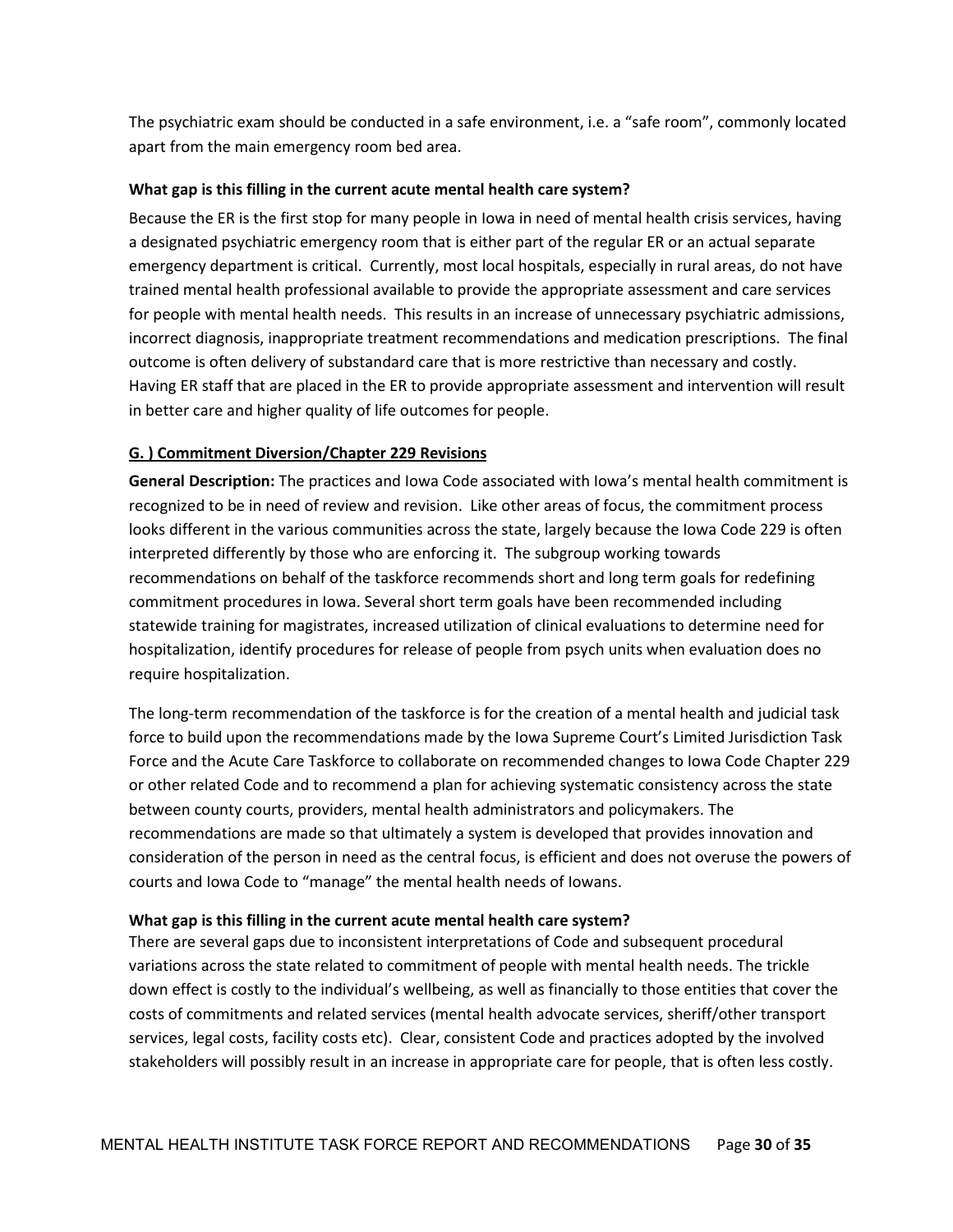### Resource Utilization

- 5. The purpose and role of the MHIs as acute-care providers, as stated in Iowa Code 226.1, should be reviewed and updated in keeping with changes in technology, treatment approaches, and services now available in Iowa.
- 6. The MHIs should expand capacity to share professional and clinical expertise with other community-based providers through professional training, case consultation, and other support. Areas of expertise identified include gero-psychiatric care, cooccurring disorder and substance-use treatment, and mental illness.
- 7. Creative and collaborative opportunities and incentives should be explored with and by all universities, colleges and other public and private-sector providers, and DHS, to include the following.
	- a. Physician, physician assistant, Advanced Registered Nurse Practitioner, psychology, nursing, counseling, social work and other professional training programs, that work with the MHIs and other mental-health providers, in addition to already existing programs.
	- b. State-sponsored or other types of scholarships to recruit professionals in the areas of mental illness and co-occurring disorders. Scholarship recipients could repay a scholarship by working in Iowa where professionals are needed.
- 8. DHS should be encouraged to continue to focus on cost-containment strategies such as joint purchasing and shared staff when feasible, and should implement a coordinated, consistent business management of the MHI facilities.
- 9. Explore opportunities to gain eligibility for Medicaid reimbursement for adult inpatient services at the MHIs which is currently prohibited under a federal policy known as the IMD Exclusion (IMD refers to institution for mental disease).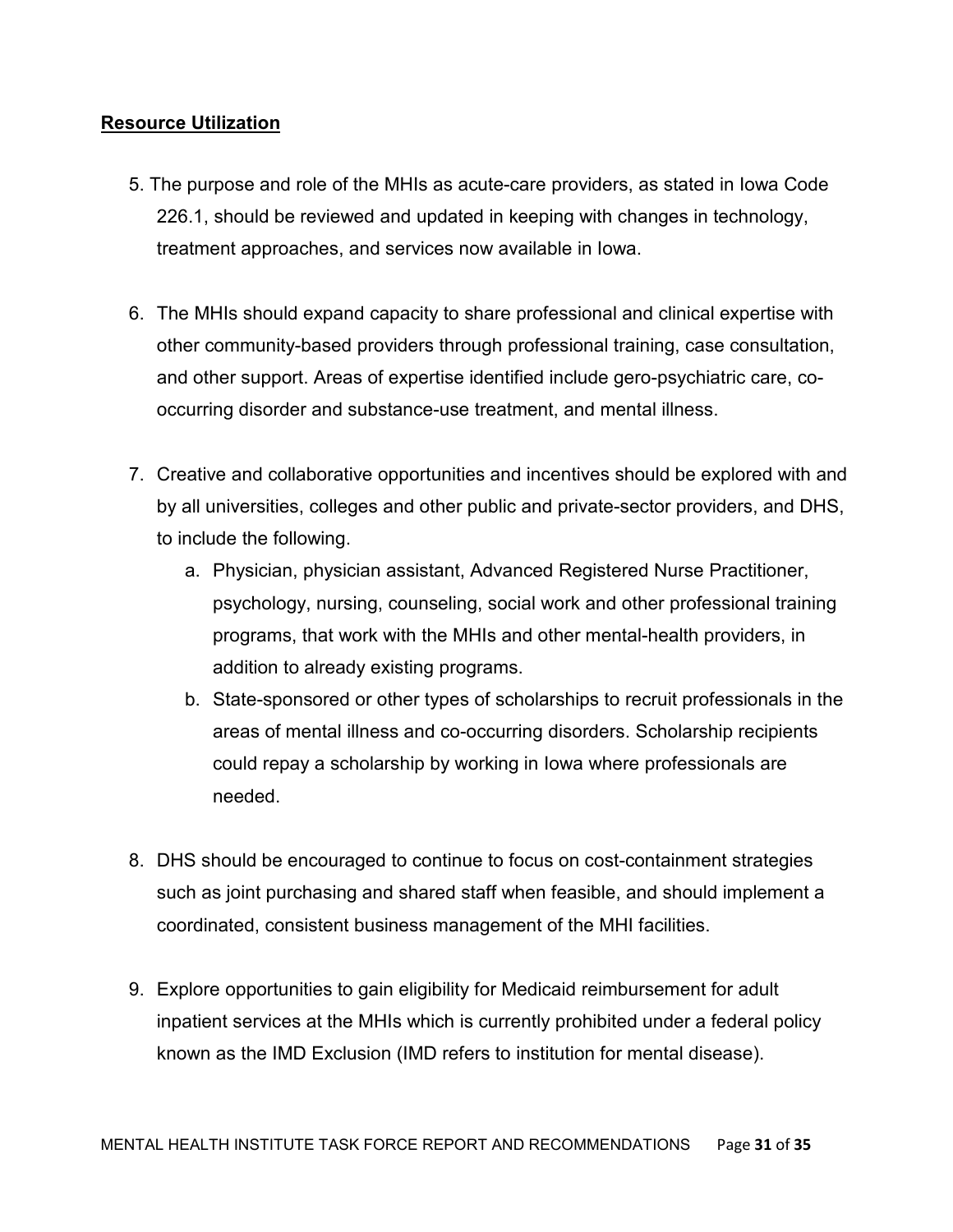An IMD or institution for mental diseases is a hospital, or other institution of more than 16 beds, that is primarily engaged in providing diagnosis, treatment, or care of persons with mental diseases, including medical attention, nursing care, and related services.<sup>5</sup> The IMD exclusion prevents a state psychiatric hospital from receiving Federal Medicaid for its patients that are over age 21 and under age 65 who reside in an IMD, whereas the same patients hospitalized in a psychiatric unit of a general hospital or treated in a community setting are eligible for such funds. The Task Force heard testimony from Ted Lutterman from the National Association of State Mental Health Program Directors Research Institute regarding an ongoing effort by states to review and pursue opportunities to make state institutions exempt from the IMD exclusion. For example, the State of Minnesota recently closed two large state mental health institutes in favor of creating 10 sixteen bed institutions located across the state that are exempt from the IMD exclusion. $^6$  For children age 21 and under, different planning parameters apply - institutions with 16 or more beds are eligible for Medicaid reimbursement.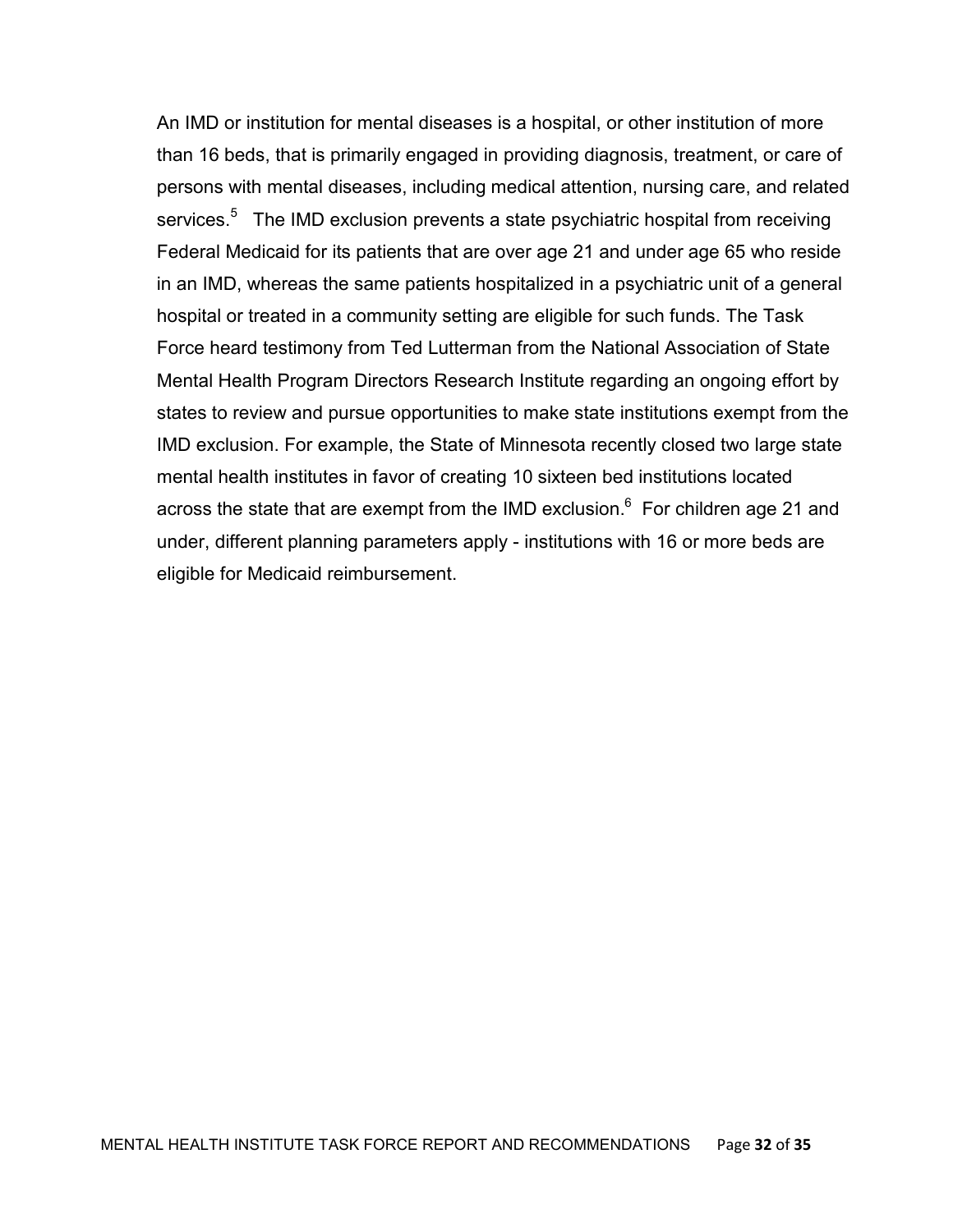# Reference Documents

(Available on the DHS Web Site but not attached)

http://www.dhs.state.ia.us/mhdd/MHI\_TaskForce/MHI\_TaskForce.html.

- 1. Economic Impact Analysis
- 2. Mental Health Institute Overview All 4 MHI's
- 3. Cherokee Mental Health Institute
- 4. Independence Mental Health Institute
- 5. Clarinda Mental Health Institute
- 6. Mt. Pleasant Mental Health Institute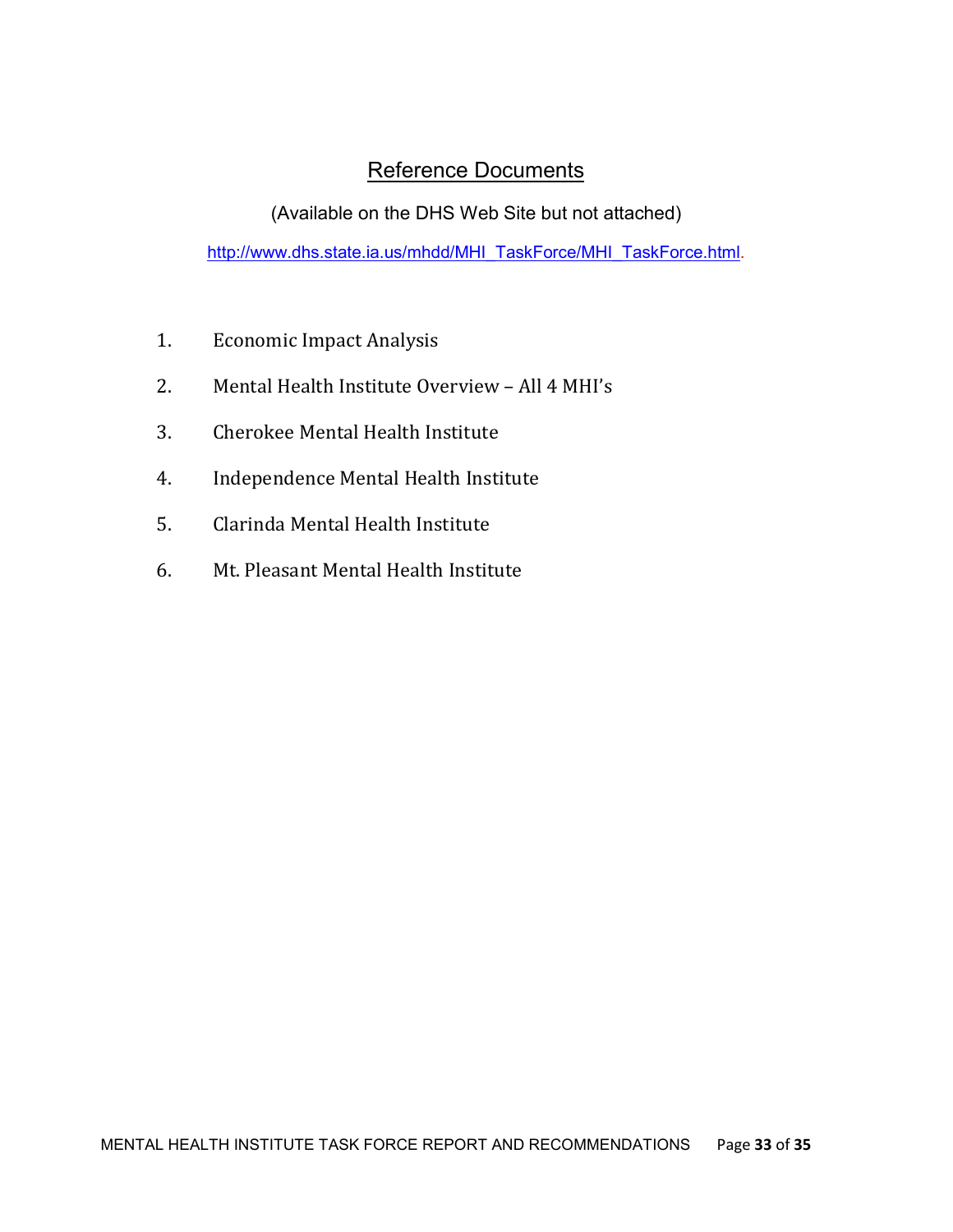# END NOTES

<sup>1</sup> International Roundtable: Impact of the Recession on the Mental Health of Workers and Their Families Summary Report. Mental Health Commission of Canada, August 16 & 17, 2009, Ottawa, Canada.

 $2$  Smith, R. (1987), Unemployment and Health: A Disaster and a challenge. Recent evidence suggests that the recession may increase risk of heart disease, sleeping disorders, migraine, high blood pressure and smoking. People are forgoing prescriptions, checkups and preventative care. Smith suggests that the recession causes increased unemployment and reduced wages (low pay, job insecurity). These factors increase stress, poverty and health behavior changes (social isolation, tobacco, alcohol, drug abuse, less exercise). These factors combine resulting in sub-nutrition, poor housing, increased physical health problems and increased mental health effects, such as anxiety, depression and suicide.

<sup>3</sup> Olmstead Decision. In 1999, the U.S. Supreme Court rendered a decision in Olmstead v. L.C, a case that challenged the state of Georgia's efforts to keep people with mental disabilities institutionalized. The Court interpreted the Americans with Disabilities Act (ADA) to require states to provide services "in the most integrated setting appropriate to the needs of qualified individuals with disabilities." Additionally, the Court indicated that each state should develop an Olmstead plan to demonstrate efforts to be consistent with the ruling. A state plan typically addresses six areas: 1.) Helping individuals transition from institutional care; 2.) Expanding access to community-based services and supports; 3.) Improving the capacity and quality of community-based services and supports; 4.) Expanding access to affordable and accessible housing with supports; 5.) Promoting employment of persons with disabilities and elders; and, 6.) Promoting awareness of services and supports.

<sup>4</sup> Evidence-Based Practices are those for which consistent scientific evidence shows that they improve client outcomes. The scientific evidence is comprised of several randomized clinical trials (or quasi-experimental studies with comparison groups) in a variety of typical community mental health settings, conducted by different researchers that show consistently better results for consumers than alternative practices or no intervention.

5 42 U.S.C. 1396d (i).

-

<sup>6</sup> Ted Lutterman presentation during MHI Task Force meeting held on November 9, 2009.